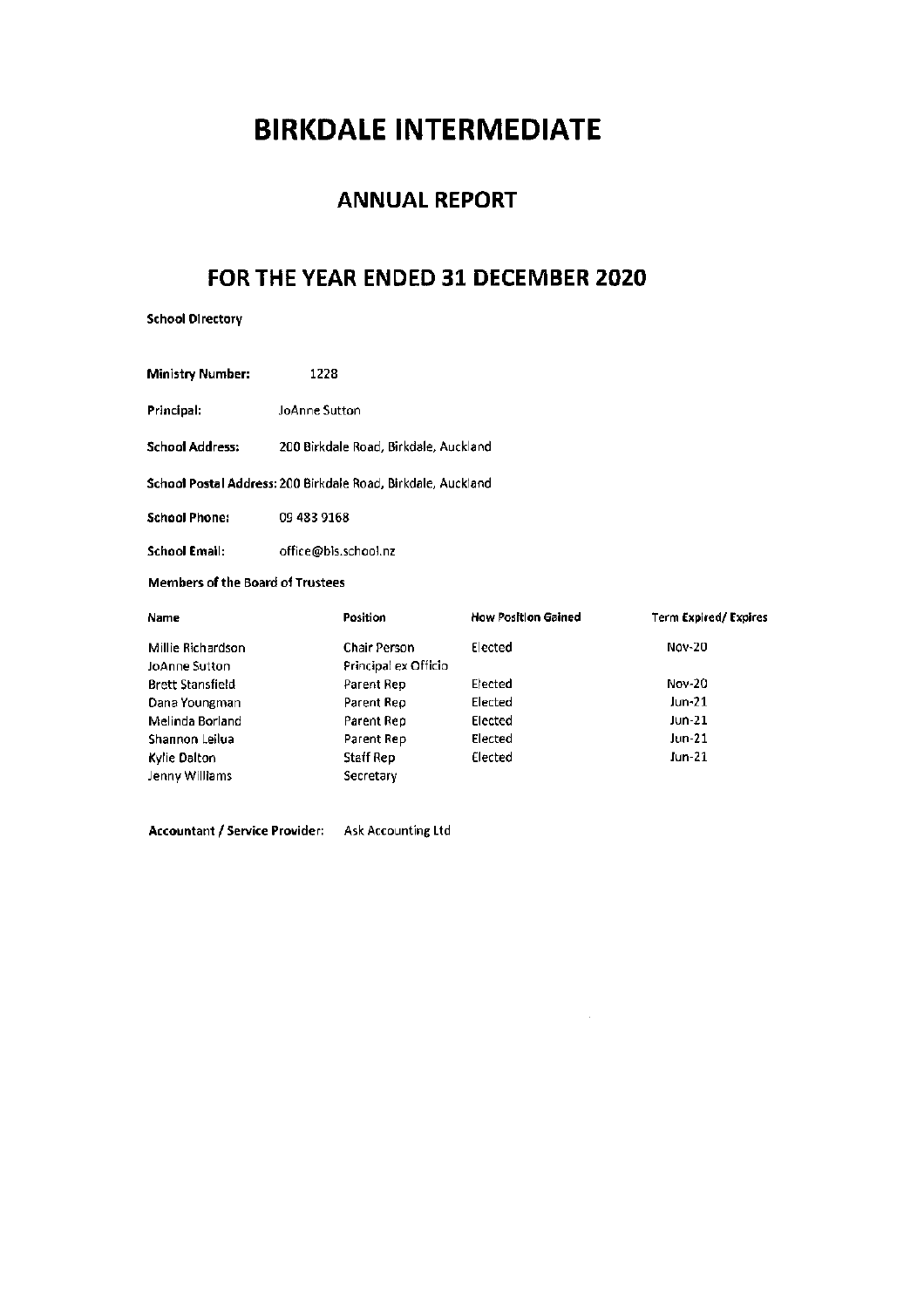# **BIRKDALE INTERMEDIATE**

Annual Report - For the year ended 31 December 2020

## Index

#### Page **Statement**

**Financial Statements** 

- **Statement of Responsibility**  $\underline{\textbf{1}}$
- $\overline{2}$ Statement of Comprehensive Revenue and Expense
- $\overline{3}$ **Statement of Changes in Net Assets/Equity**
- $\overline{4}$ **Statement of Financial Position**
- **Statement of Cash Flows**  $\underline{\mathsf{5}}$
- $6 19$ Notes to the Financial Statements

Other Information

Analysis of Variance

Kiwisport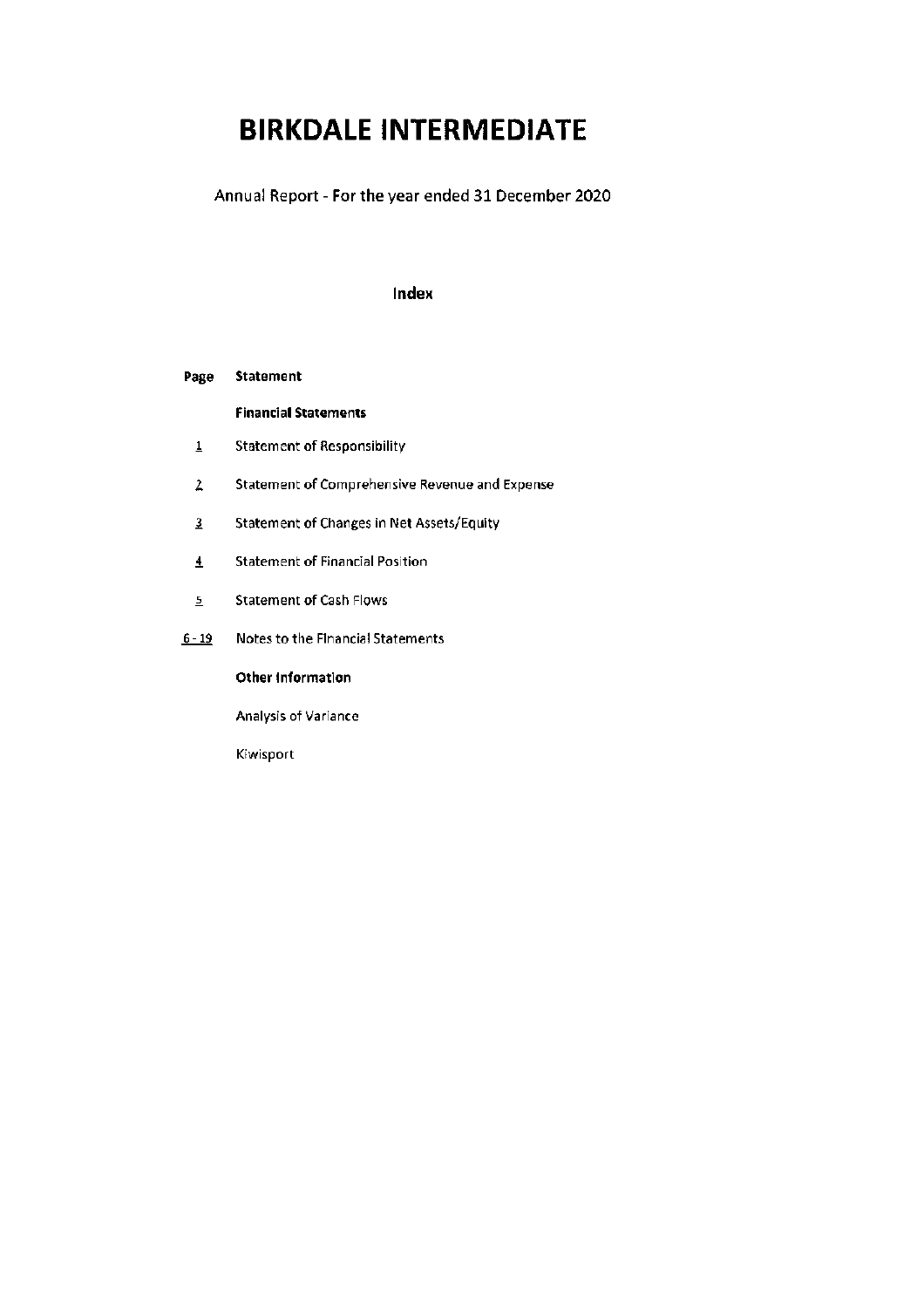## **Birkdale Intermediate**

## **Statement of Responsibility**

## For the year ended 31 December 2020

The Board of Trustees accepts responsibility for the preparation of the annual financial statements and the judgements used in these financial statements.

The management (including the principal and others as directed by the Board) accepts responsibility for establishing and maintaining a system of internal controls designed to provide reasonable assurance as to the integrity and reliability of the school's financial reporting.

It is the opinion of the Board and management that the annual financial statements for the financial year ended 31 December 2020 fairly reflects the financial position and operations of the school.

The School's 2020 financial statements are authorised for issue by the Board.

Rachael Barnet

 $\frac{J_9}{Full Name of Principal}$ 

Signature of Board Chairperson

 $25.5.21$ Date:

Signazure of  $\overline{2}$ 

Date: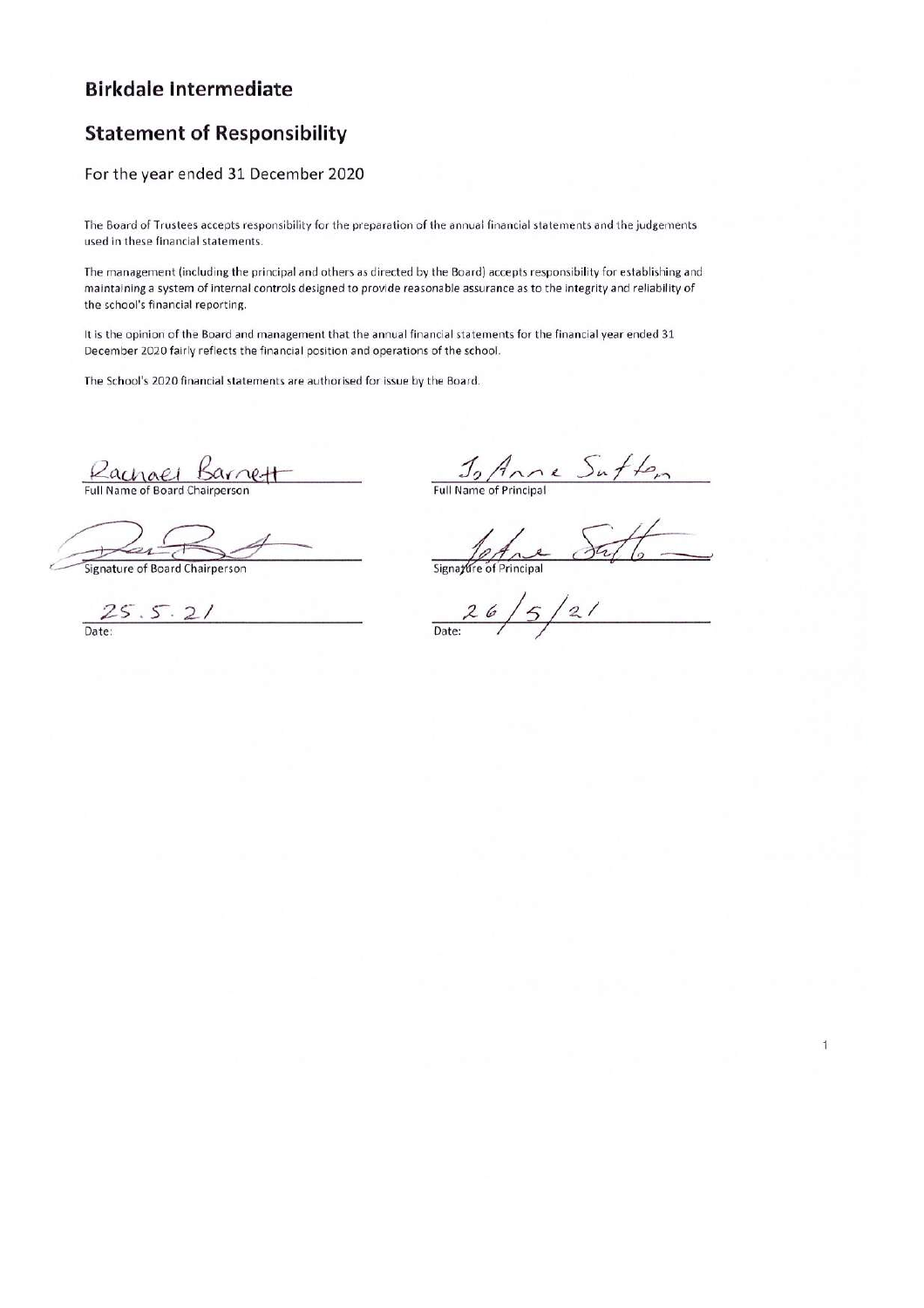## **Birkdale Intermediate Statement of Comprehensive Revenue and Expense**

For the year ended 31 December 2020

|                                                      |              | 2020      | 2020<br><b>Budget</b> | 2019          |
|------------------------------------------------------|--------------|-----------|-----------------------|---------------|
|                                                      | <b>Notes</b> | Actual    | (Unaudited)           | <b>Actual</b> |
|                                                      |              | \$        | \$                    | \$            |
| Revenue                                              |              |           |                       |               |
| <b>Government Grants</b>                             | 2            | 4,289,573 | 3,588,291             | 3,676,848     |
| Locally Raised Funds                                 | 3            | 174,104   | 61,250                | 416,098       |
| Interest income                                      |              | 745       | 600                   | 4,380         |
| <b>International Students</b>                        | 4            | 664       |                       | 76,779        |
| Other Revenue                                        |              | 1,028     |                       |               |
|                                                      |              | 4,466,114 | 3,650,141             | 4,174,105     |
| <b>Expenses</b>                                      |              |           |                       |               |
| Locally Raised Funds                                 | 3            | 104,975   | 85,380                | 297,941       |
| <b>International Students</b>                        | 4            | 436       |                       | 6.481         |
| <b>Learning Resources</b>                            | 5            | 2,700,121 | 2,011,158             | 2,219,094     |
| Administration                                       | 6            | 179,329   | 177,860               | 187,610       |
| Finance                                              |              | 11,155    | 2,056                 | 6,309         |
| Property                                             | 7            | 1,269,165 | 1,329,250             | 1,281,910     |
| Depreciation                                         | 8            | 199,190   | 180,000               | 161,422       |
| Loss on Disposal of Property, Plant and Equipment    |              | 21,432    |                       | 7,368         |
|                                                      |              | 4,485,803 | 3,785,704             | 4,168,135     |
| Net Surplus / (Deficit) for the year                 |              | (19, 689) | (135, 563)            | 5,970         |
| Other Comprehensive Revenue and Expense              |              |           |                       |               |
| Total Comprehensive Revenue and Expense for the Year |              | (19,689)  | (135, 563)            | 5,970         |

The above Statement of Comprehensive Revenue and Expense should be read in conjunction with the accompanying notes which form part of these financial statements.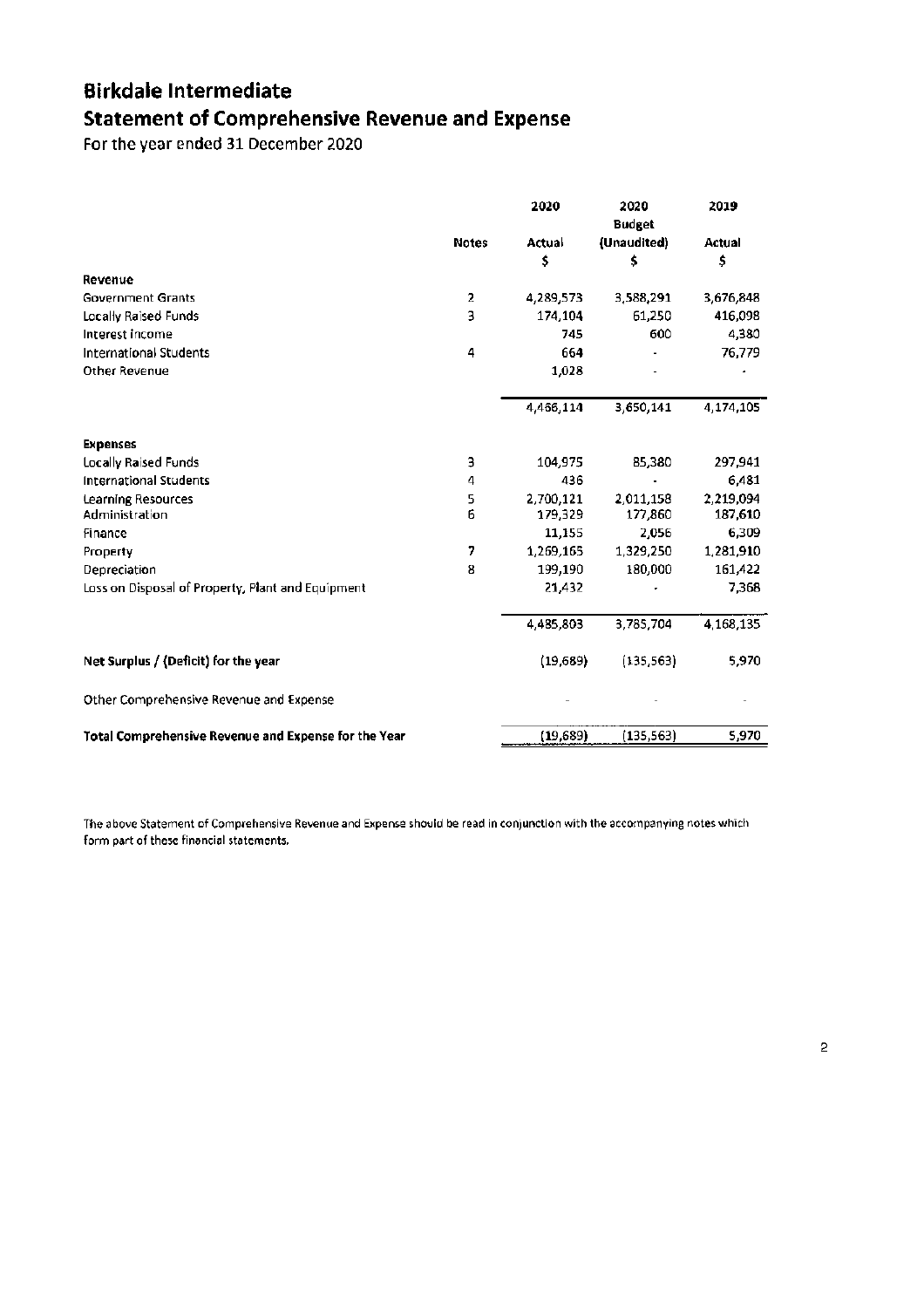## **Birkdale Intermediate Statement of Changes in Net Assets/Equity**

For the year ended 31 December 2020

|                                                                                                              | <b>Notes</b> | Actual<br>2020<br>\$ | <b>Budget</b><br>(Unaudited)<br>2020<br>s | Actual<br>2019<br>\$ |
|--------------------------------------------------------------------------------------------------------------|--------------|----------------------|-------------------------------------------|----------------------|
| <b>Balance at 1 January</b>                                                                                  |              | 1,496,519            | 1,496,519                                 | 1,490,549            |
| Total comprehensive revenue and expense for the year<br>Capital Contributions from the Ministry of Education |              | (19, 689)            | (135, 563)                                | 5,970                |
| Contribution - Furniture and Equipment Grant                                                                 |              | 27.017               |                                           |                      |
| <b>Equity at 31 December</b>                                                                                 |              | 1,503,847            | 1,360,956                                 | 1,496.519            |

The above Statement of Changes in Net Assets/Equity should be read in conjunction with the accompanying notes which form part of these financial statements.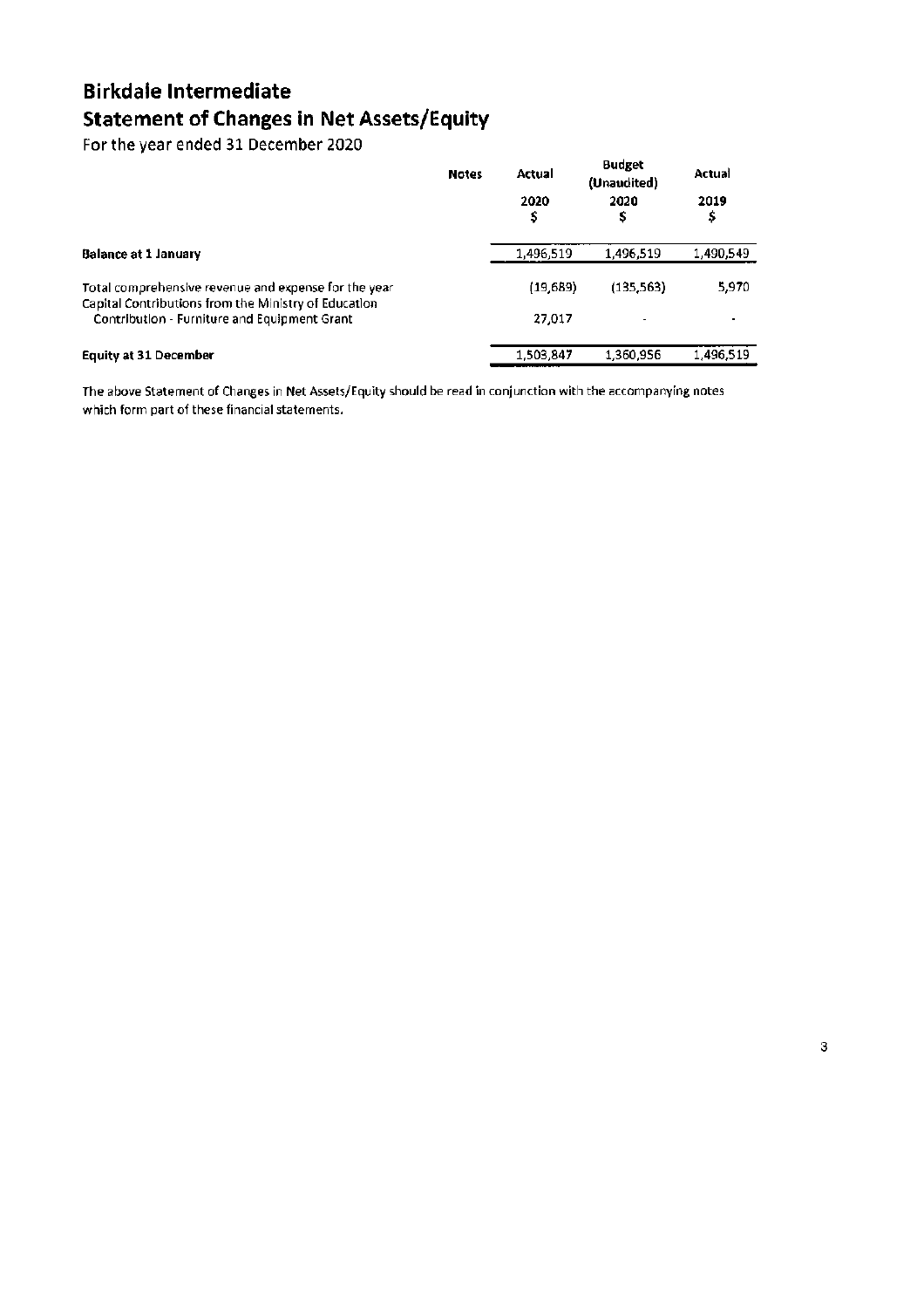## **Birkdale Intermediate Statement of Financial Position**

As at 31 December 2020

|                                           |              | 2020      | 2020<br><b>Budget</b> | 2019      |
|-------------------------------------------|--------------|-----------|-----------------------|-----------|
|                                           | <b>Notes</b> | Actual    | (Unaudited)           | Actual    |
|                                           |              | \$        | \$                    | \$        |
| <b>Current Assets</b>                     |              |           |                       |           |
| Cash and Cash Equivalents                 | 9            | 215,123   | 41,057                | 339,506   |
| <b>Accounts Receivable</b>                | 10           | 192,896   | 150,000               | 150,813   |
| <b>GST Receivable</b>                     |              | 4,235     | 10,000                |           |
| Prepayments                               |              | 23,733    | 17,000                | 17.913    |
| Inventorles                               | 11           | 2,744     | 2,000                 | 1,043     |
|                                           |              | 438,731   | 220,057               | 509,275   |
| <b>Current Liabilities</b>                |              |           |                       |           |
| <b>GST Payable</b>                        |              |           |                       | 18,862    |
| <b>Accounts Payable</b>                   | 13           | 218,612   | 178,000               | 159,410   |
| Revenue Received in Advance               | 14           | 14,726    | 1,000                 | 2,115     |
| Provision for Cyclical Maintenance        | 15           | 39,611    | 191,237               | 48,602    |
| Finance Lease Liability - Current Portion | 16           | 56,826    | 44,719                | 43,332    |
| Funds held for Capital Works Projects     | 17           | 123,794   | 50,000                | 288,948   |
|                                           |              | 453,569   | 464,956               | 561,269   |
| <b>Working Capital Surplus/(Deficit)</b>  |              | (14, 838) | (244, 899)            | (51,994)  |
| <b>Non-current Assets</b>                 |              |           |                       |           |
| Property, Plant and Equipment             | 12           | 1,745,275 | 1,757,507             | 1,779,280 |
|                                           |              | 1,745,275 | 1,757,507             | 1,779,280 |
| <b>Non-current Liabilities</b>            |              |           |                       |           |
| Provision for Cyclical Maintenance        | 15           | 172,630   | 88,727                | 175,614   |
| <b>Finance Lease Liability</b>            | 16           | 53,960    | 62,925                | 55,153    |
|                                           |              | 226,590   | 151,652               | 230,767   |
| <b>Net Assets</b>                         |              | 1,503,847 | 1,360,956             | 1,496,519 |
|                                           |              |           |                       |           |
| <b>Equity</b>                             | 23           | 1,503,847 | 1,360,956             | 1,496,519 |

The above Statement of Financial Position should be read in conjunction with the accompanying notes which form part of these financial statements.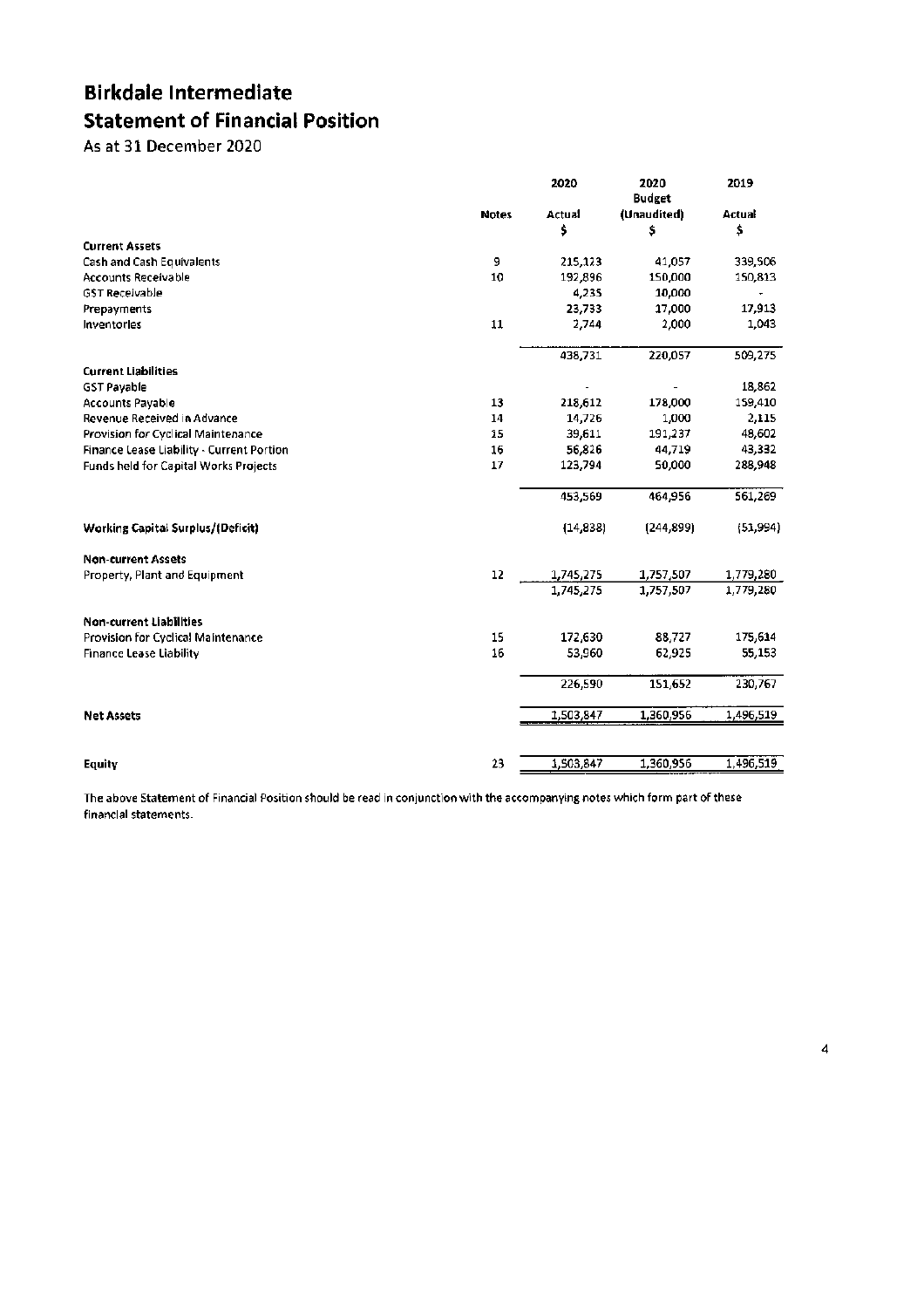## **Birkdale Intermediate Statement of Cash Flows**

For the year ended 31 December 2020

|                                                                    |             | 2020       | 2020<br><b>Budget</b> | 2019       |
|--------------------------------------------------------------------|-------------|------------|-----------------------|------------|
|                                                                    | <b>Note</b> | Actual     | (Unaudited)           | Actual     |
|                                                                    |             | \$         | \$                    | \$         |
| <b>Cash flows from Operating Activities</b>                        |             |            |                       |            |
| <b>Government Grants</b>                                           |             | 1,013,889  | 894,479               | 762,789    |
| Locally Raised Funds                                               |             | 171,767    | 52,665                | 377,773    |
| <b>International Students</b>                                      |             | 13,275     | (500)                 | 61,599     |
| Goods and Services Tax (net)                                       |             | (23,091)   | (28, 858)             | 43,661     |
| Payments to Employees                                              |             | (521, 243) | (439, 137)            | (417,085)  |
| Payments to Suppliers                                              |             | (452, 712) | (404, 374)            | (746, 517) |
| Cyclical Maintenance Payments in the year                          |             |            | 16,748                | (7,021)    |
| Interest Paid                                                      |             | (11, 155)  | (2,056)               | (6,309)    |
| Interest Received                                                  |             | 745        | 600                   | 4.519      |
| Net cash from/(to) Operating Activities                            |             | 191,475    | 89,567                | 73,409     |
| Cash flows from Investing Activities                               |             |            |                       |            |
| Proceeds from Sale of Property Plant & Equipment (and Intangibles) |             |            |                       | (7,368)    |
| Purchase of Property Plant & Equipment (and Intangibles)           |             | (116,994)  | (158, 228)            | (191,548)  |
| Net cash from/(to) investing Activities                            |             | (116,994)  | (158, 228)            | (198, 916) |
| <b>Cash flows from Financing Activities</b>                        |             |            |                       |            |
| <b>Furniture and Equipment Grant</b>                               |             | 27,017     |                       |            |
| <b>Finance Lease Payments</b>                                      |             | (55, 344)  | 9.159                 | (26, 950)  |
| Funds Held for Capital Works Projects                              |             | (170, 537) | (238, 947)            | 284,328    |
| Net cash from/(to) Financing Activities                            |             | (198, 864) | (229,788)             | 257,378    |
| Net increase/(decrease) in cash and cash equivalents               |             | (124, 383) | (298,449)             | 131,871    |
| Cash and cash equivalents at the beginning of the year             | 9           | 339,506    | 339,506               | 207,635    |
| Cash and cash equivalents at the end of the year                   | 9           | 215,123    | 41,057                | 339,506    |

The statement of cash flows records only those cash flows directly within the control of the School. This means centrally funded teachers' salaries and the use of land and buildings grant and expense have been excluded.

The above Statement of Cash Flows should be read in conjunction with the accompanying notes which form part of these financial statements.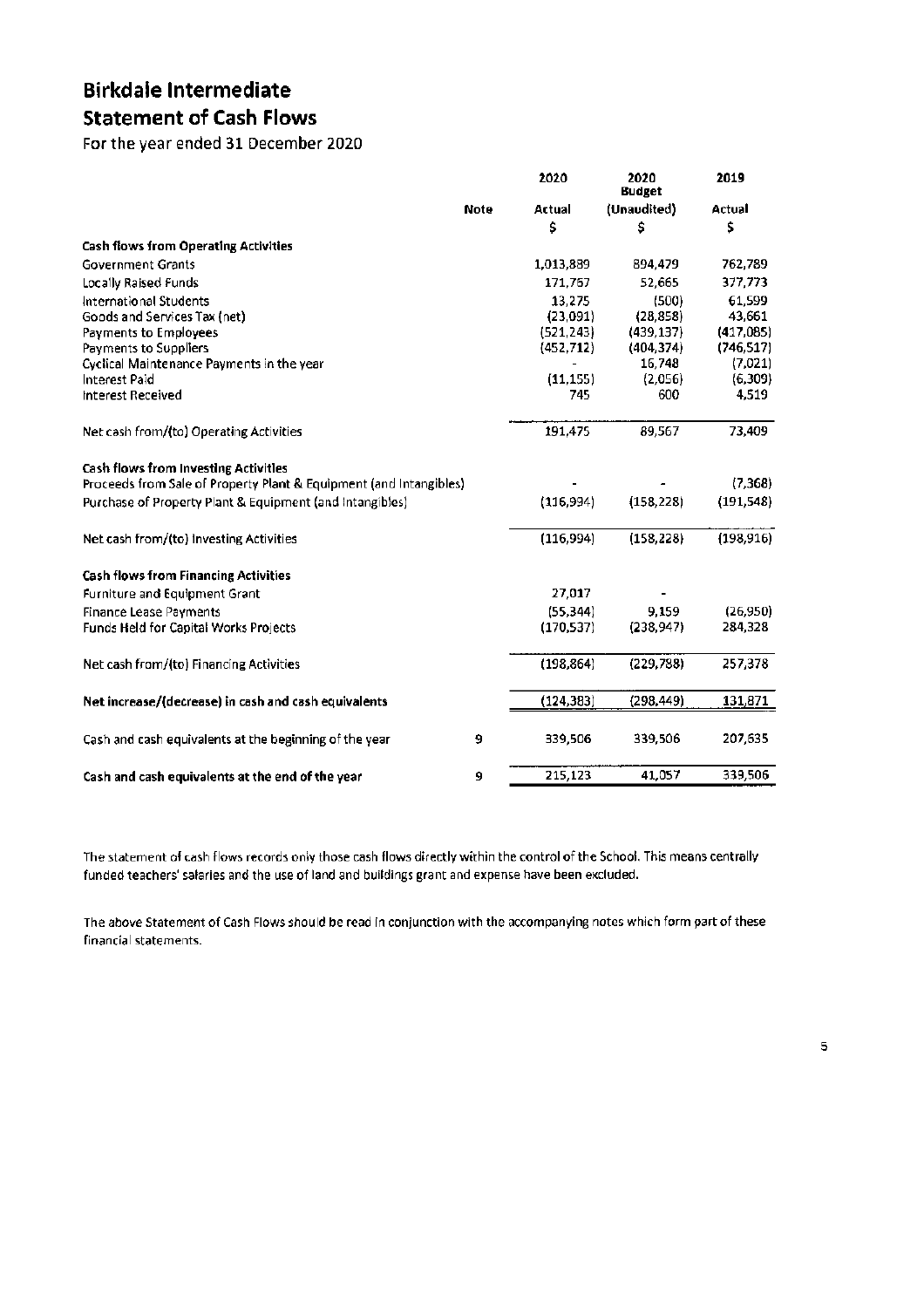## **Rirkdale Intermediate Notes to the Financial Statements** For the year ended 31 December 2020

1. Statement of Accounting Policies

#### a) Reporting Entity

Birkdale Intermediate (the School) is a Crown entity as specified in the Crown Entities Act 2004 and a school as described in the Education and Training Act 2020. The Board of Trustees (the Board) is of the view that the School is a public benefit entity for financial reporting purposes.

#### b) Basis of Preparation

**Reporting Period** 

The financial reports have been prepared for the period 1 January 2020 to 31 December 2020 and in accordance with the requirements of the Public Finance Act 1989.

#### **Basis of Preparation**

The financial statements have been prepared on a going concern basis, and the accounting policies have been consistently applied throughout the period.

#### **Financial Reporting Standards Applied**

The Education and Training Act 2020 requires the School, as a Crown entity, to prepare financial statements in accordance with generally accepted accounting practice. The financial statements have been prenared in accordance with generally accepted accounting practice in New Zealand, applying Public Sector Public Benefit Entity (PBE) Standards Reduced Disclosure Regime as appropriate to public benefit entities that qualify for Tier 2 reporting. The school is considered a Public Benefit Entity as it meets the criteria specified as 'having a primary objective to provide goods and/or services for community or social benefit and where any equity has been provided with a view to supporting that primary objective rather than for financial return to equity holders'.

#### PBE Accounting Standards Reduced Disclosure Regime

The School qualifies for Tier 2 as the school is not publicly accountable and is not considered large as it falls below the expenditure threshold of \$30 million per year. All relevant reduced disclosure concessions have been taken.

#### **Measurement Base**

The financial statements are prepared on the historical cost basis unless otherwise noted in a specific accounting policy.

#### **Presentation Currency**

These financial statements are presented in New Zealand dollars, rounded to the nearest dollar.

#### **Specific Accounting Policies**

The accounting policies used in the preparation of these financial statements are set out below.

#### **Critical Accounting Estimates And Assumptions**

The preparation of financial statements requires management to make judgements, estimates and assumptions that affect the application of accounting policies and the reported amounts of assets, ilabilities, revenue and expenses. Actual results may differ from these estimates.

Estimates and underlying assumptions are reviewed on an ongoing basis. Revisions to accounting estimates are recognised in the period in which the estimate is revised and in any future periods affected.

#### **Cyclical maintenance**

A school recognises its obligation to maintain the Ministry's buildings in a good state of repair as a provision for cyclical maintenance. This provision relates mainly to the painting of the school buildings. The estimate is based on the school's long term maintenance plan which is prepared as part of its 10 Year Property Planning process. During the year, the Board assesses the reasonableness of its 10 Year Property Plan on which the provision is based. Cyclical maintenance is disclosed at note 15.

#### Useful lives of property, plant and equipment

The School reviews the estimated useful lives of property, plant and equipment at the end of each reporting date. The School believes that the estimated useful lives of the property, plant and equipment as disclosed in the significant accounting policies are appropriate to the nature of the property, plant and equipment at reporting date. Property, plant and equipment is disclosed at note 12.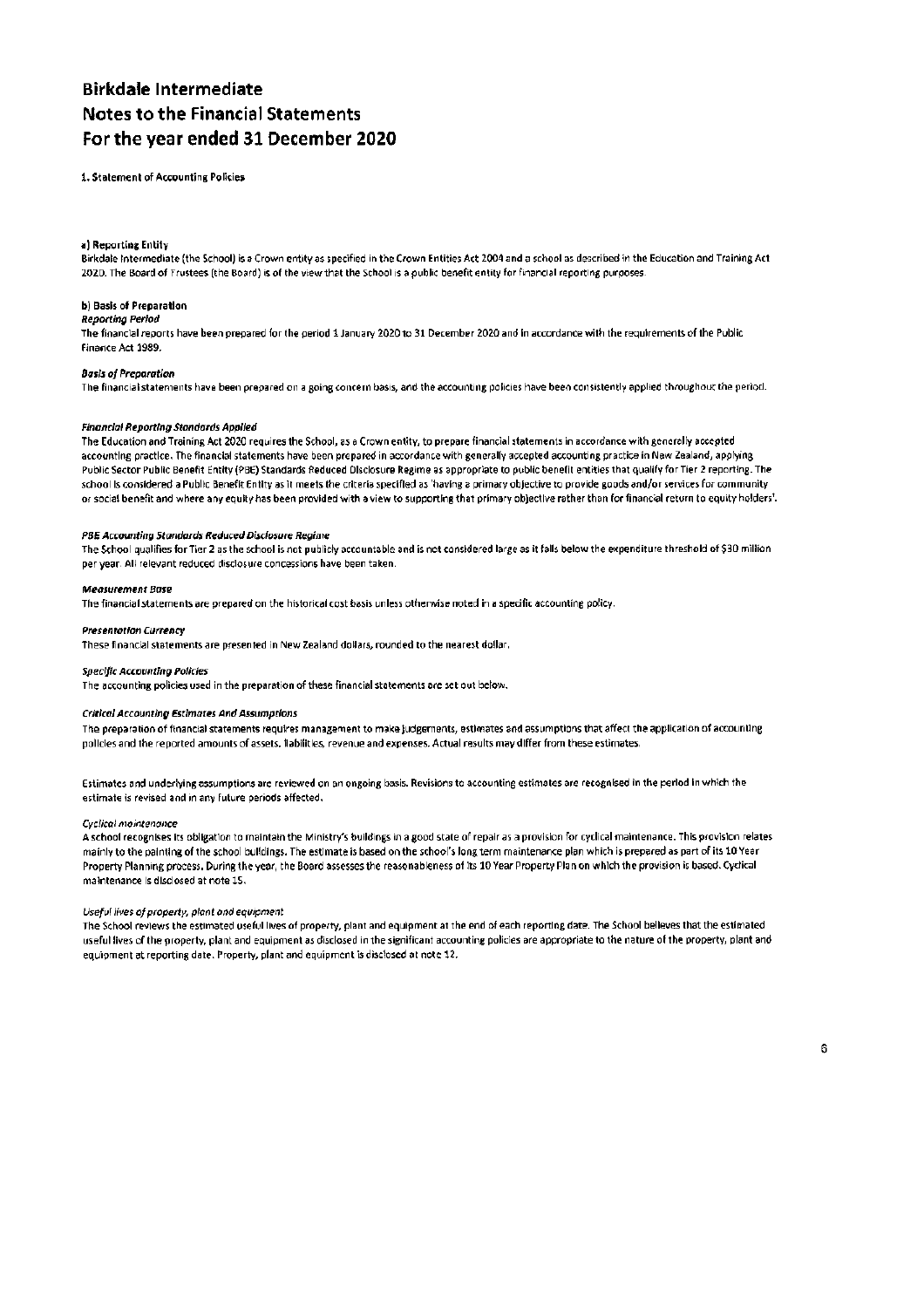#### Critical Judgements in applying accounting policies

Management has exercised the following critical judgements in applying accounting policies:

#### Classification of leases

Determining whether a lease is a finance lease or an operating lease requires judgement as to whether the lease transfers substantially all the risks and rewards of ownership to the school. Judgement is required on various aspects that include, but are not limited to, the fair value of the leased asset, the economic life of the leased asset, whether or not to include renewal options in the lease term, and determining an appropriate discount rate to calculate the present value of the minimum lease payments. Classification as a finance lease means the asset is recognised in the statement of financial position as property, plant, and equipment, whereas for an operating lease no such asset is recognised.

#### Recognition of grants

The School reviews the grants monies received at the end of each reporting period and whether any require a provision to carry forward amounts unspent. The School believes all grants received have been appropriately recognised as a liability if required. Government grants are disclosed at note 2.

#### c) Revenue Recognition

#### **Government Grants**

The school receives funding from the Ministry of Education. The following are the main types of funding that the School receives.

Operational grants are recorded as revenue when the School has the rights to the funding, which is in the year that the funding is received.

Teachers salaries grants are recorded as revenue when the School has the rights to the funding in the salary period they relate to. The grants are not received in cash by the School and are paid directly to teachers by the Ministry of Education.

Use of land and buildings grants are recorded as revenue in the period the School uses the land and buildings. These are not received in cash by the School as they equate to the deemed expense for using the land and buildings which are owned by the Crown. Use of land and building grants are recorded as income in the period the school uses the land and building.

#### **Other Grants**

Other grants are recorded as revenue when the School has the rights to the funding, unless there are unfulfilled conditions attached to the grant, in which case the amount relating to the unfulfilled conditions is recognised as a liability and released to revenue as the conditions are fulfilled.

#### **Donotions, Gifts and Beauests**

Donations, gifts and bequests are recorded as revenue when their receipt is formally acknowledged by the School.

#### **Interest Revenue**

Interest Revenue earned on cash and cash equivalents and investments is recorded as revenue in the period it is earned.

#### d) Use of Land and Buildings Expense

The property from which the School operates is owned by the Crown and managed by the Ministry of Education on behalf of the Crown. The School's use of the land and buildings as occupant is based on a property occupancy document as gazetted by the Ministry. The expense is based on an assumed market rental yield on the value of land and buildings as used for rating purposes. This is a non-cash expense that is offset by a non-cash grant from the Ministry.

#### el Finance Lease Payments

Finance lease payments are apportioned between the finance charge and the reduction of the outstanding liability. The finance charge is allocated to each period during the lease term on an effective interest basis.

#### f) Cash and Cash Equivalents

Cash and cash equivalents include cash on hand, bank balances, deposits held at call with banks, and other short term highly liquid investments with original maturities of 90 days or less, and bank overdrafts. The carrying amount of cash and cash equivalents represent fair value.

#### g) Accounts Receivable

Short-term receivables are recorded at the amount due, less an allowance for credit losses (uncollectable debts). The schools receivables are largely made up of funding from the Ministry of Education, therefore the level of uncollectable debts is not considered to be material. However, short-term receivables are written off when there is no reasonable expectation of recovery.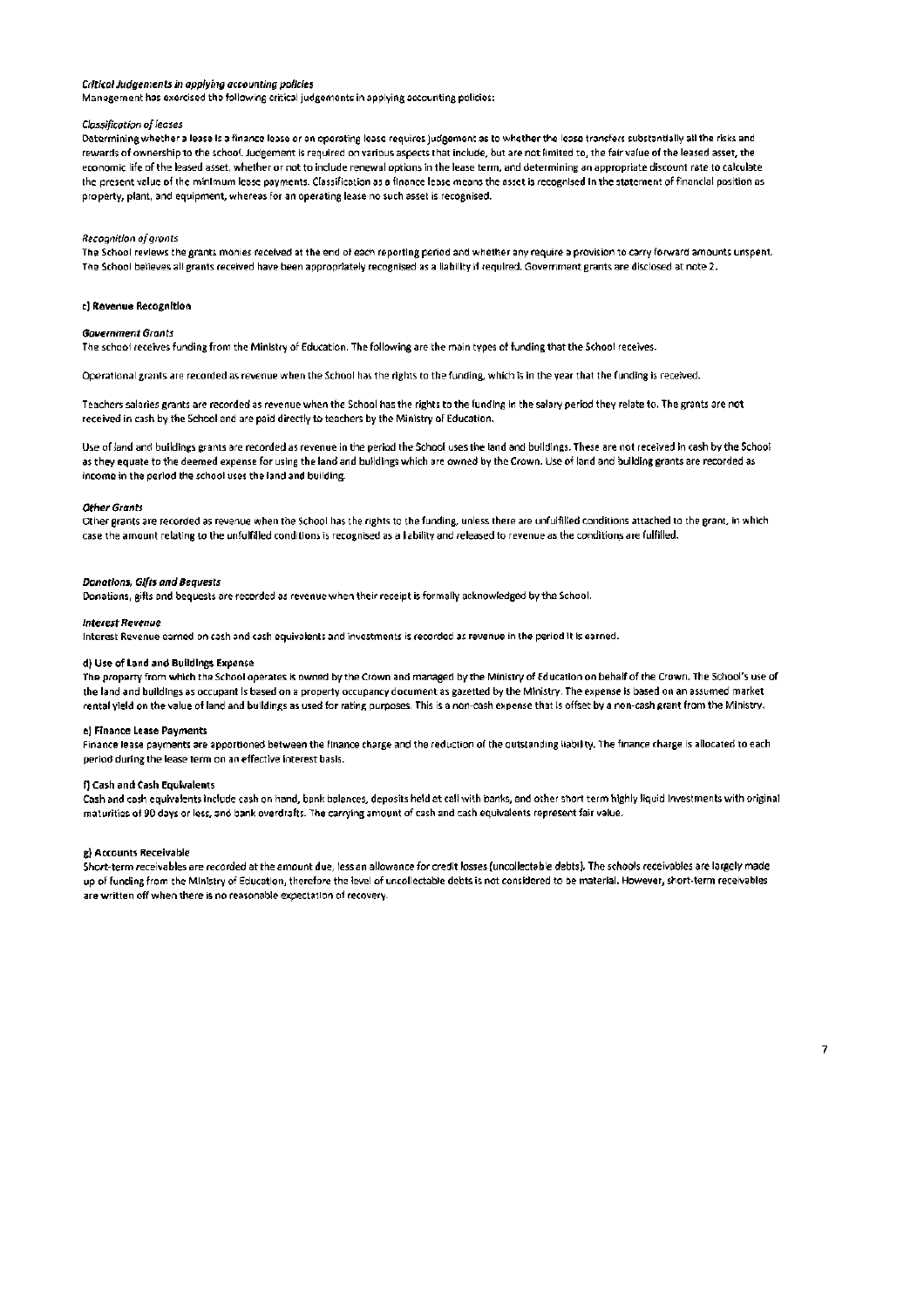#### h) Inventories

Inventories are consumable items held for sale and comprised of stationery and school uniforms. They are stated at the lower of cost and net realisable value. Cost is determined on a first in, first out basis. Net realisable value is the estimated selling price in the ordinary course of activities less the estimated costs necessary to make the sale. Any write down from cost to net realisable value is recorded as an expense in the Statement of Comprehensive Revenue and Expense in the period of the write down.

#### i) Property, Plant and Equipment

Land and buildings owned by the Crown are excluded from these financial statements. The Board's use of the land and buildings as 'occupant' is based on a orogerty occupancy document.

Improvements to buildings owned by the Crown are recorded at cost, less accumulated depreciation and impairment losses.

Property, plant and equipment are recorded at cost or, in the case of donated assets, fair value at the date of receipt, less accumulated depreciation and impairment losses. Cost or fair value as the case may be, includes those costs that relate directly to bringing the asset to the location where it will be used and making sure it is in the appropriate condition for its intended use.

Gains and losses on disposals (i.e. sold or given away) are determined by comparing the proceeds received with the carrying amounts (i.e. the book value). The gain or loss arising from the disposal of an item of property, plant and equipment is recognised in the Statement of Comprehensive Revenue and **Expense** 

#### **Finance Leases**

A finance lease transfers to the lessee substantially all the risks and rewards incidental to ownership of an asset, whether or not title is eventually transferred. At the start of the lease term, finance leases are recognised as assets and liabilities in the statement of financial position at the lower of the fair value of the leased asset or the present value of the minimum lease payments. The finance charge is charged to the surplus or deficit over the lease period so as to produce a constant periodic rate of interest on the remaining balance of the liability. The amount recognised as an asset is depreciated over its useful life. If there is no reasonable certainty whether the school will obtain ownership at the end of the lease term, the asset is fully depreciated over the shorter of the lease term and its useful life.

#### **Depreciation**

Property, plant and equipment except for library resources are depreciated over their estimated useful lives on a straight line basis. Library resources are depreciated on a diminishing value basis. Depreciation of all assets is reported in the Statement of Comprehensive Revenue and Expense.

| The estimated useful lives of the assets are: |                         |
|-----------------------------------------------|-------------------------|
| Building Improvements to Crown Owned Assets   | 40 vears                |
| Furniture and equipment                       | 10 years                |
| Information and communication technology      | 5-8 years               |
| Leased assets held under a Finance Lease      | 3-5 vears               |
| Library resources                             | 12.5% Diminishing value |

#### i) Impairment of property, plant, and equipment and Intangible assets

The school does not hold any cash generating assets. Assets are considered cash generating where their primary objective is to generate a commercial return.

#### Non cash generating assets

Property, plant, and equipment and intangible assets held at cost that have a finite useful life are reviewed for impairment whenever events or changes in circumstances indicate that the carrying amount may not be recoverable. An impairment loss is recognised for the amount by which the asset's carrying amount exceeds its recoverable service amount. The recoverable service amount is the higher of an asset's fair value less costs to sell and value in use.

Value in use is determined using an approach based on either a depreciated replacement cost approach, restoration cost approach, or a service units approach. The most appropriate approach used to measure value in use depends on the nature of the impalment and availability of information.

If an asset's carrying amount exceeds its recoverable service amount, the asset is regarded as impaired and the carrying amount is written down to the recoverable amount. The total impairment loss is recognised in the surplus or deficit.

The reversal of an impairment loss is recognised in the surplus or deficit.

#### k) Accounts Pavable

Accounts Payable represents liabilities for goods and services provided to the School prior to the end of the financial year which are unpaid. Accounts Payable are recorded at the amount of cash required to settle those liabilities. The amounts are unsecured and are usually paid within 30 days of recognition.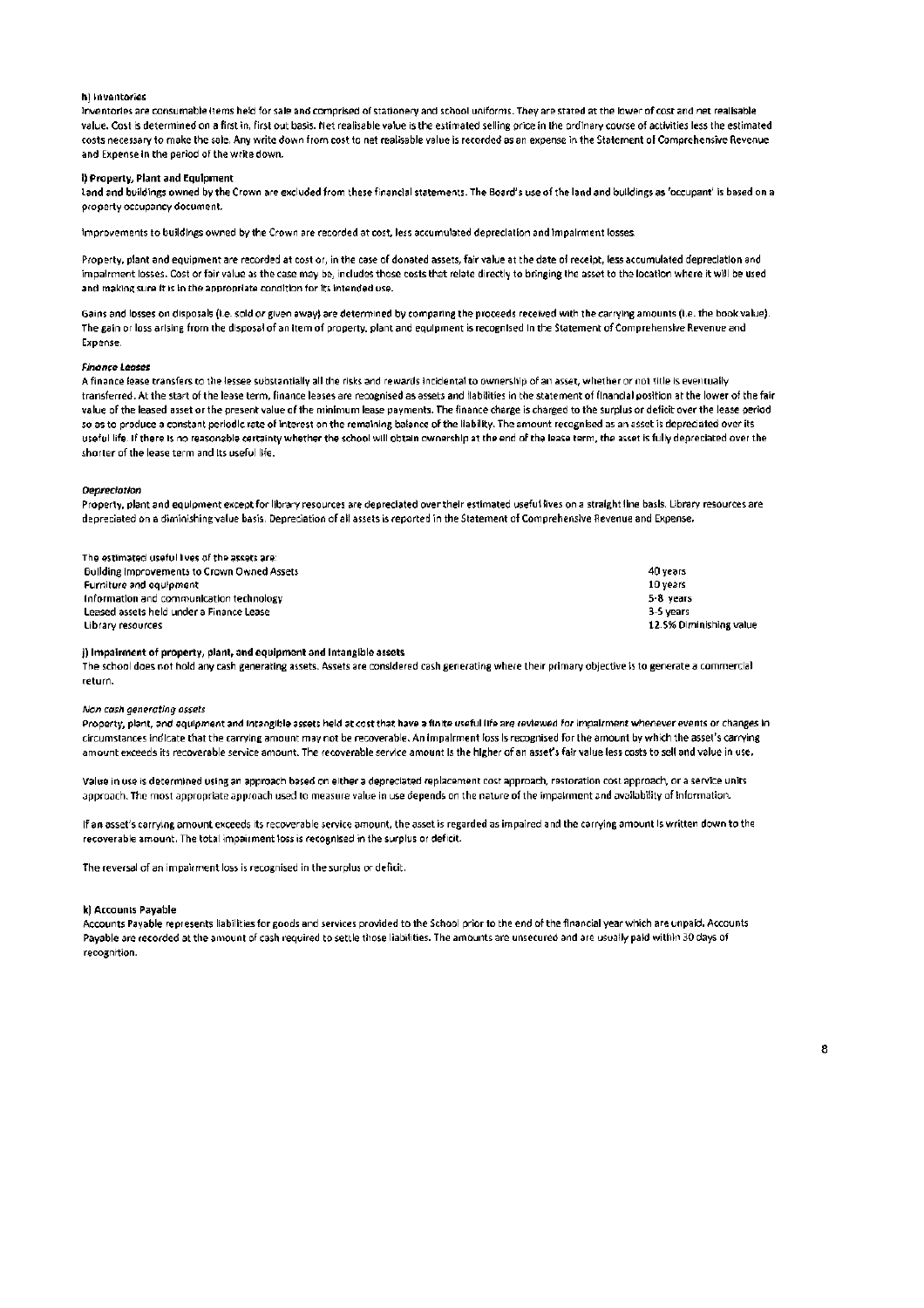#### I) Employee Entitlements

#### Short-term employee entitlements

Employee benefits that are due to be settled within 12 months after the end of the period in which the employee renders the related service are measured based on accrued entitlements at current rates of pay. These include salaries and wages accrued up to balance date, and also annual leave earned, by non teaching staff, to but not yet taken at balance date.

#### m) Revenue Received in Advance

Revenue received in advance relates to fees received from international and domestic student funds where there are unfulfilled obligations for the School to provide services in the future. The fees are recorded as revenue as the obligations are fulfilled and the fees earned.

The School holds sufficient funds to enable the refund of unearned fees in relation to international students, should the School be unable to provide the services to which they relate.

#### n) Provision for Cyclical Maintenance

The property from which the School operates is owned by the Crown, and is vested in the Ministry. The Ministry has gazetted a property occupancy document that sets out the Board's property maintenance responsibilities. The Board is responsible for maintaining the land, buildings and other facilities on the School site in a state of good order and repair.

Cyclical maintenance, which involves painting the interior and exterior of the School, makes up the most significant part of the Board's responsibilities outside day-to-day maintenance. The provision for cyclical maintenance represents the obligation the Board has to the Ministry and is based on the Board's ten year property plan (10YPP).

#### o) Financial instruments

The School's financial assets comprise cash and cash equivalents, accounts receivable, and investments. All of these financial assets, except for investments that are shares, are categorised as 'financial assets measured at amortised cost' for accounting purposes in accordance with financial reporting standards.

The School's financial liabilities comprise accounts payable, and finance lease liability. All of these financial liabilities are categorised as 'financial liabilities measured at amortised cost' for accounting purposes in accordance with financial reporting standards.

#### p) Goods and Services Tax (GST)

The financial statements have been prepared on a GST exclusive basis, with the exception of accounts receivable and accounts payable which are stated as **GST inclusive.** 

The net amount of GST paid to, or received from, the IRD, including the GST relating to investing and financing activities, is classified as a net operating cash flow in the statements of cash flows.

Commitments and contingencies are disclosed exclusive of GST.

#### al Budget Figures

The budget figures are extracted from the School budget that was approved by the Board.

#### rt Services received in-kind

From time to time the School receives services in-kind, including the time of volunteers. The School has elected not to recognise services received in kind in the Statement of Comprehensive Revenue and Expense.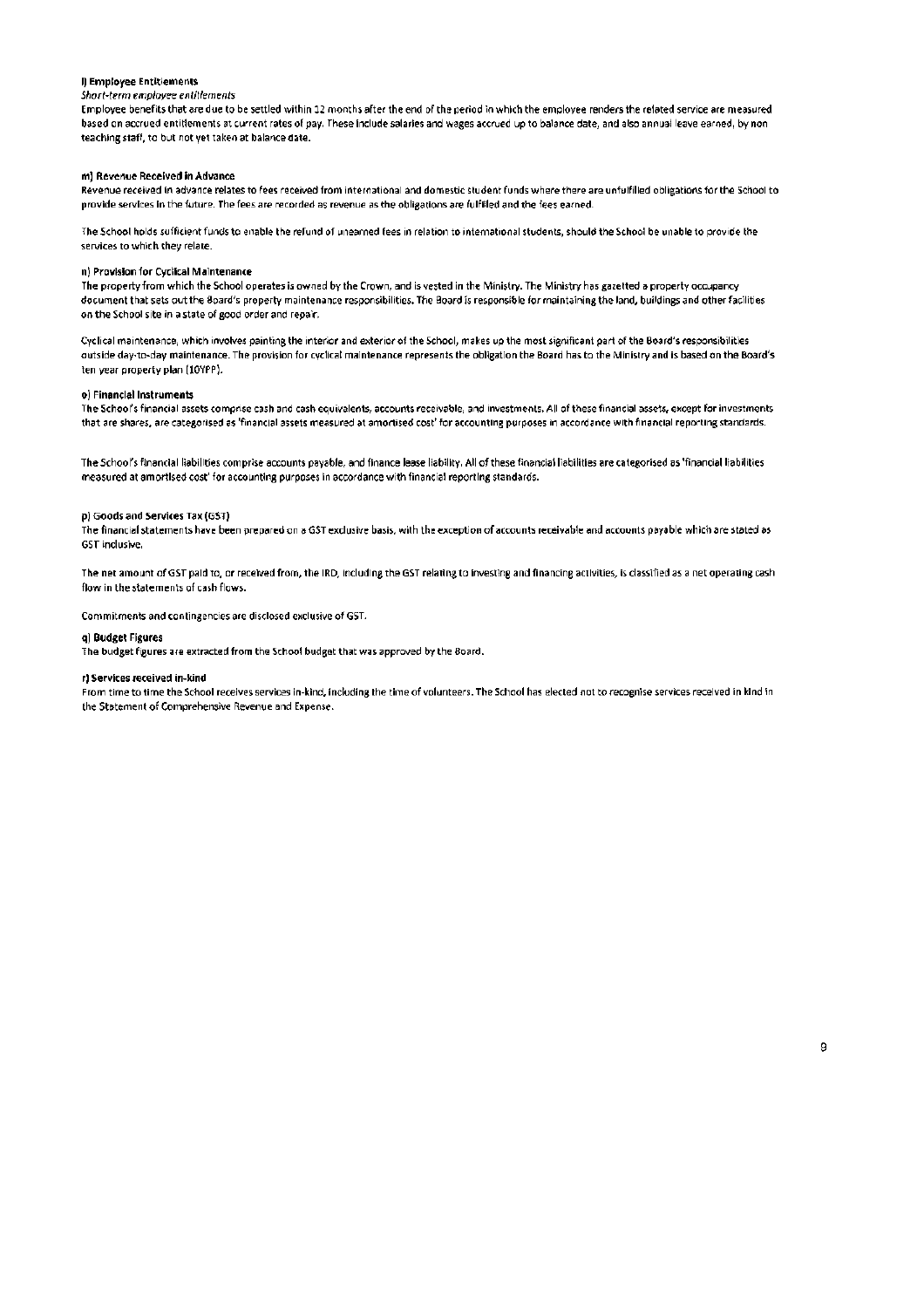## 2. Government Grants

| г. Солентвен станс                              |           |               |           |  |
|-------------------------------------------------|-----------|---------------|-----------|--|
|                                                 | 2020      | 2020          | 2019      |  |
|                                                 |           | <b>Budget</b> |           |  |
|                                                 | Actual    | (Unaudited)   | Actual    |  |
|                                                 |           |               |           |  |
| <b>Operational Grants</b>                       | 884,600   | 842,158       | 712,478   |  |
| Teachers' Salaries Grants                       | 2,195,985 | 1,600,000     | 1,854,197 |  |
| Use of Land and Buildings Grants                | 1.079.699 | 1,100,000     | 1.046.691 |  |
| Resource Teachers Learning and Behaviour Grants | 1,090     | 2,000         | 2,319     |  |
| <b>Other MoE Grants</b>                         | 108,674   | 37,533        | 59.175    |  |
| <b>Other Government Grants</b>                  | 19.525    | 6,600         | 1,988     |  |
|                                                 | 4.289.573 | 3,588,291     | 3.676.848 |  |

The school has opted in to the donations scheme for this year. Total amount received was \$66,750.

Other MOE Grants total includes additional COVID-19 funding totalling \$31,960 for the year ended 31 December 2020.

## 3. Locally Raised Funds

Local funds raised within the School's community are made up of:

| al telling telasen 191911111 1114 sallasala sallillingilisi elis Illinois ole all' |         |               |         |
|------------------------------------------------------------------------------------|---------|---------------|---------|
|                                                                                    | 2020    | 2020          | 2019    |
|                                                                                    |         | <b>Budget</b> |         |
|                                                                                    | Actual  | (Unaudited)   | Actual  |
| Revenue                                                                            | \$      | \$            | \$      |
| <b>Donations</b>                                                                   | 41,244  | 1,450         | 94,844  |
| <b>Activities</b>                                                                  | 108,487 | 31,800        | 172,657 |
| <b>Trading</b>                                                                     | 22,543  | 21,800        | 19,926  |
| Fundraising                                                                        | 1,830   | 6,200         | 25,225  |
| Oversea Travel                                                                     |         |               | 103,446 |
|                                                                                    | 174,104 | 61,250        | 416,098 |
| <b>Expenses</b>                                                                    |         |               |         |
| <b>Activities</b>                                                                  | 87,986  | 66,080        | 140,207 |
| Trading                                                                            | 15,348  | 18,100        | 19,573  |
| Fundraising (Costs of Raising Funds)                                               | 1,641   | 1,200         | 19,642  |
| Oversea Travel                                                                     |         |               | 118,519 |
|                                                                                    | 104.975 | 85,380        | 297,941 |
| Surplus/(Deficit) for the year Locally raised funds                                | 69,129  | (24, 130)     | 118,157 |

 $\sim$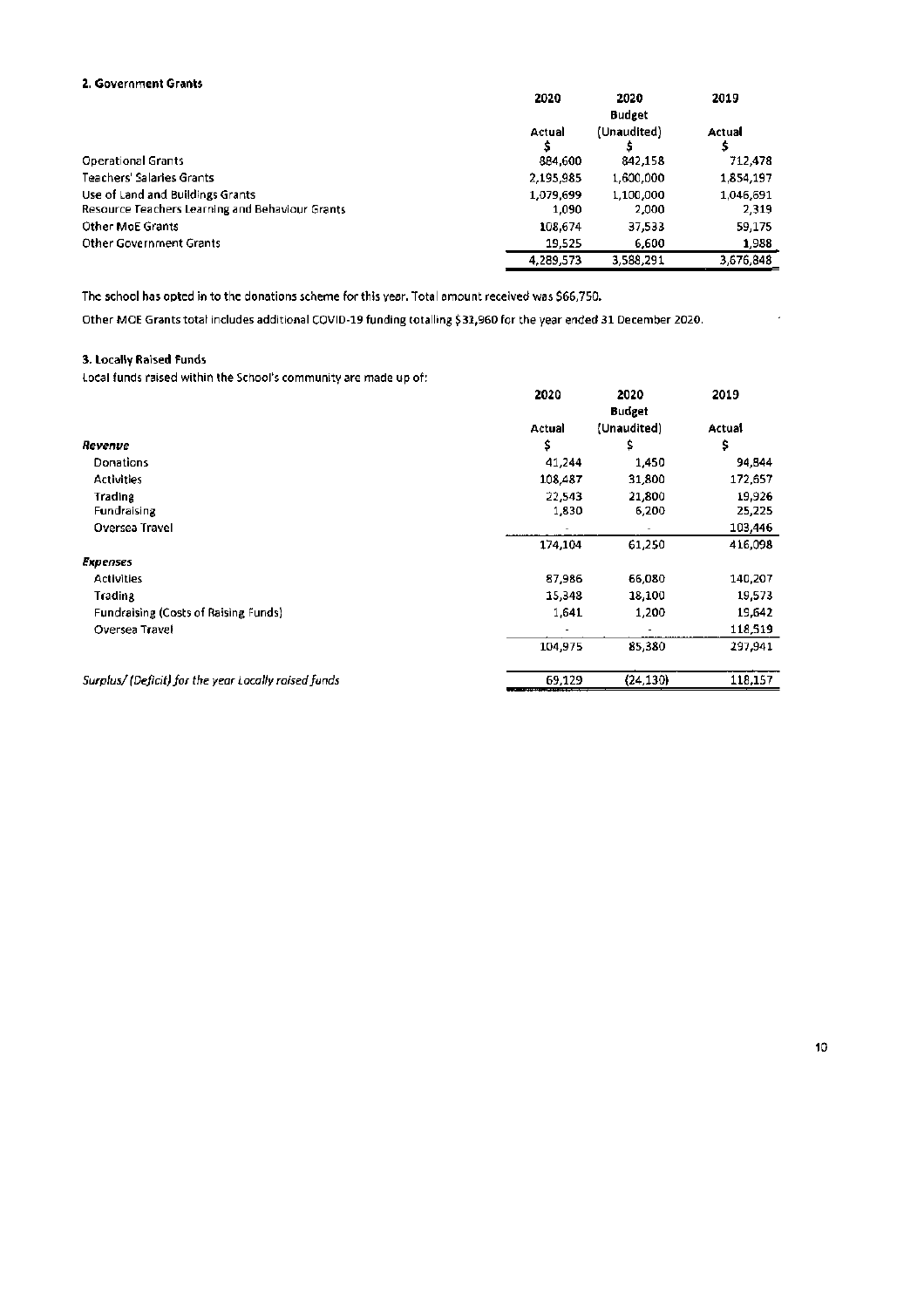## 4. International Student Revenue and Expenses

|                                                       | 2020          | 2020<br><b>Budget</b> | 2019   |
|-------------------------------------------------------|---------------|-----------------------|--------|
|                                                       | Actual        | (Unaudited)           | Actual |
|                                                       | <b>Number</b> | <b>Number</b>         | Number |
| International Student Roll                            | 0             | 0                     | 0      |
|                                                       | 2020          | 2020<br>Budget        | 2019   |
|                                                       | Actual        | (Unaudited)           | Actual |
| Revenue                                               | \$            | \$                    | \$     |
| <b>International Student Fees</b>                     | 664           |                       | 76,779 |
| <b>Expenses</b>                                       |               |                       |        |
| International Student Levy                            | ٠             |                       | 1,150  |
| <b>Other Expenses</b>                                 | 436           |                       | 5,331  |
|                                                       | 436           |                       | 6,481  |
| Surplus/(Deficit) for the year International Students | 228           |                       | 70,298 |

### 5. Learning Resources

|                                          | 2020      | 2020                         | 2019      |
|------------------------------------------|-----------|------------------------------|-----------|
|                                          | Actual    | <b>Budget</b><br>(Unaudited) | Actual    |
|                                          | \$        |                              | \$        |
| Curricular                               | 106,875   | 98,658                       | 80,558    |
| <b>Equipment Repairs</b>                 |           | 300                          | 502       |
| Information and Communication Technology | 11,376    | 15.500                       | 9,729     |
| Library Resources                        | 2,770     | 2,500                        | 1.260     |
| <b>Employee Benefits - Salaries</b>      | 2,569,192 | 1,883,500                    | 2,108,684 |
| Staff Development                        | 9,908     | 10.700                       | 18,361    |
|                                          | 2,700,121 | 2,011,158                    | 2.219.094 |

### 6. Administration

|                                                | 2020         | 2020          | 2019         |  |
|------------------------------------------------|--------------|---------------|--------------|--|
|                                                |              | <b>Budget</b> |              |  |
|                                                | Actual<br>\$ | (Unaudited)   | Actual<br>\$ |  |
| <b>Audit Fee</b>                               | 5.704        | 5,700         | 3,538        |  |
| <b>Board of Trustees Fees</b>                  | 2,725        | 3,500         | 2,010        |  |
| <b>Board of Trustees Expenses</b>              | 9,079        | 6,560         | 14,345       |  |
| Communication                                  | 4,472        | 3,400         | 3,222        |  |
| Consumables                                    | 10,831       | 16,000        | 16,283       |  |
| Legal Fees                                     | 1,490        | 3,000         |              |  |
| Other                                          | 14.934       | 18,300        | 25,698       |  |
| <b>Employee Benefits - Salaries</b>            | 104.539      | 98,400        | 98,951       |  |
| Insurance                                      | 18,331       | 16,000        | 15,411       |  |
| Service Providers, Contractors and Consultancy | 7.224        | 7.000         | 8,152        |  |
|                                                | 179.329      | 177.860       | 187.610      |  |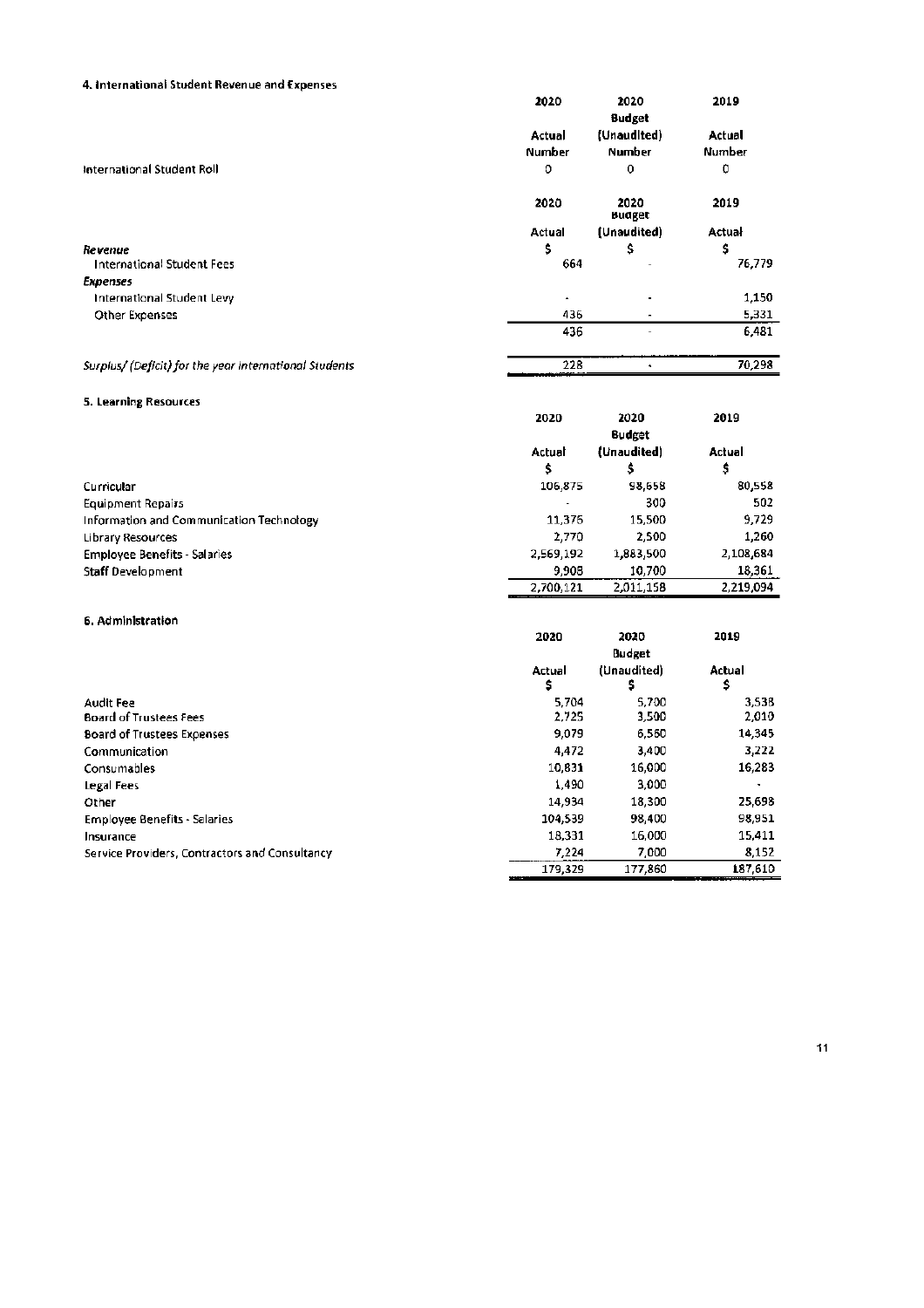| 7. Property                                           |           |                |           |
|-------------------------------------------------------|-----------|----------------|-----------|
|                                                       | 2020      | 2020           | 2019      |
|                                                       |           | <b>Budget</b>  |           |
|                                                       | Actual    | (Unaudited)    | Actual    |
|                                                       | \$        | \$             | \$        |
| Caretaking and Cleaning Consumables                   | 12,288    | 12,850         | 13,143    |
| Consultancy and Contract Services                     | 56,306    | 58,300         | 66,344    |
| Cyclical Maintenance Provision                        | (8.816)   | 39,000         | 15,895    |
| Grounds                                               | 6,388     | 6,100          | 5,753     |
| Heat, Light and Water                                 | 15,580    | 20,800         | 18,276    |
| Rates                                                 | 1,631     | 1,900          | 2,656     |
| <b>Repairs and Maintenance</b>                        | 28,736    | 18,800         | 45.949    |
| Use of Land and Buildings                             | 1,079,699 | 1,100,000      | 1,046,691 |
| Security                                              | 6,046     | 8,000          | 7,117     |
| <b>Employee Benefits - Salaries</b>                   | 71,307    | 63,500         | 60,086    |
|                                                       | 1,269,165 | 1,329,250      | 1,281,910 |
| 8. Depreciation                                       |           |                |           |
|                                                       | 2020      | 2020           | 2019      |
|                                                       |           | <b>Budget</b>  |           |
|                                                       | Actuai    | (Unaudited)    | Actual    |
|                                                       | \$        | \$             | \$        |
| <b>Buildings - School</b>                             | 41,479    | 35,000         | 38,955    |
| <b>Furniture and Equipment</b>                        | 58,647    | 51,000         | 54,252    |
| Information and Communication Technology              | 37,787    | 33,000         | 38,398    |
| <b>Leased Assets</b>                                  | 59,514    | 60,000         | 27,519    |
| Library Resources                                     | 1,763     | 1,000          | 2,298     |
|                                                       |           |                |           |
|                                                       | 199,190   | 180,000        | 161,422   |
| 9. Cash and Cash Equivalents                          |           |                |           |
|                                                       | 2020      | 2020<br>Budget | 2019      |
|                                                       | Actual    | (Unaudited)    | Actual    |
|                                                       | \$        | \$             | \$        |
| Cash on Hand                                          | 150       | 150            | 150       |
| <b>Bank Current Account</b>                           | 164,778   | 36,907         | 335,115   |
| <b>Bank Call Account</b>                              | 50,195    | 4,000          | 4,241     |
| Cash and cash equivalents for Statement of Cash Flows | 215,123   | 41,057         | 339,506   |

The carrying value of short-term deposits with original maturity dates of 90 days or less approximates their fair value.

Of the \$215,123 Cash and Cash Equivalents, \$123,794 is held by the School on behalf of the Ministry of Education. These funds are required to be spent in 2021 on Crown owned school buildings under the School's Five Year Property Plan.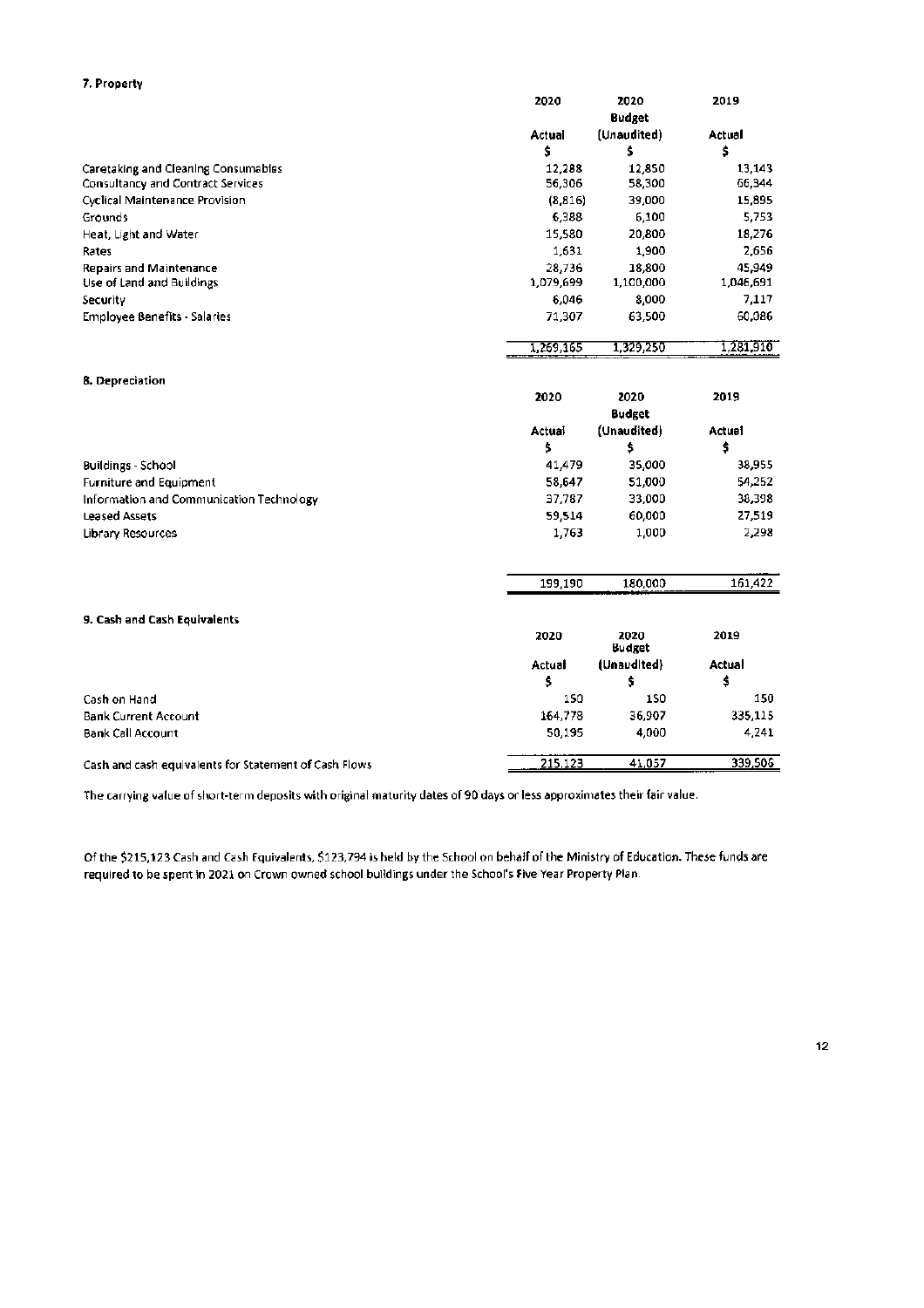| 10. Accounts Receivable                    |         |                       |         |
|--------------------------------------------|---------|-----------------------|---------|
|                                            | 2020    | 2020<br><b>Budget</b> | 2019    |
|                                            | Actual  | (Unaudited)           | Actual  |
|                                            | \$      | \$                    | \$      |
| Receivables                                | 5,395   | 10,000                | 2,030   |
| Receivables from the Ministry of Education | 5,384   |                       |         |
| <b>Banking Staffing Underuse</b>           |         |                       | 13,171  |
| Teacher Salaries Grant Receivable          | 182,117 | 140,000               | 135,612 |
|                                            | 192,896 | 150,000               | 150,813 |
| Receivables from Exchange Transactions     | 5,395   | 10,000                | 2,030   |
| Receivables from Non-Exchange Transactions | 187,501 | 140,000               | 148,783 |
|                                            | 192,896 | 150,000               | 150,813 |
| 11. Inventories                            |         |                       |         |
|                                            | 2020    | 2020<br><b>Budget</b> | 2019    |
|                                            | Actual  | (Unaudited)           | Actual  |
|                                            | \$      | \$                    | \$      |
| Stationery                                 | 2,744   | 2,000                 | 1,043   |
|                                            | 2,744   | 2,000                 | 1,043   |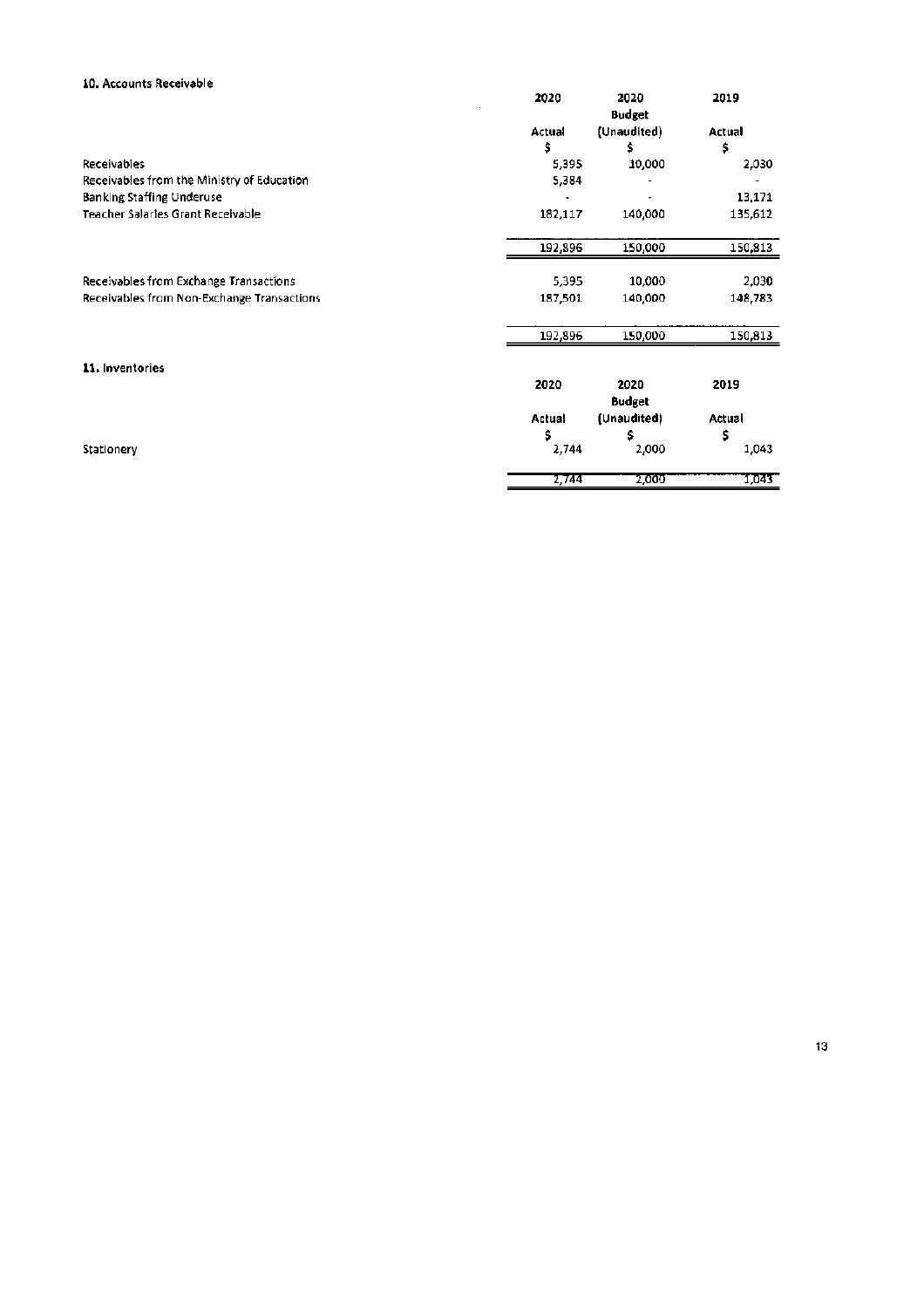## 12. Property, Plant and Equipment

|                                | Opening       |                  |                          |            |              |             |
|--------------------------------|---------------|------------------|--------------------------|------------|--------------|-------------|
|                                | Balance (NBV) | <b>Additions</b> | Disposals                | Impairment | Depreciation | Total (NBV) |
| 2020                           |               |                  |                          |            |              |             |
| <b>Buildings</b>               | 1.209.406     | 26.558           | $\overline{\phantom{a}}$ |            | (41.479)     | 1.194,485   |
| <b>Furniture and Equipment</b> | 313,119       | 80,621           | (16, 733)                |            | (58, 647)    | 318,360     |
| Information and Communication  | 143,583       | 9,729            | (2,627)                  |            | (37,787)     | 112,898     |
| Technology                     |               |                  |                          |            |              |             |
| Leased Assets                  | 97.084        | 69,624           |                          |            | (59.514)     | 107,194     |
| <b>Library Resources</b>       | 16.088        | 85               | (2.072)                  |            | (1,763)      | 12,338      |
| Balance at 31 December 2020    | 1,779,280     | 186.617          | (21.432)                 |            | (199,190)    | 1,745,275   |

The net carrying value of equipment held under a finance lease is \$107,195 (2019: \$97,084).

|                                          | Cost or<br>Valuation | Accumulated<br><b>Depreciation</b> | <b>Net Book Value</b> |
|------------------------------------------|----------------------|------------------------------------|-----------------------|
| 2020                                     |                      |                                    |                       |
| <b>Buildings</b>                         | 1,615,024            | (420.539)                          | 1,194,485             |
| <b>Furniture and Equipment</b>           | 1,452,330            | (1, 133, 970)                      | 318,360               |
| Information and Communication Technology | 330.922              | (218,024)                          | 112,898               |
| <b>Leased Assets</b>                     | 213.517              | (106, 322)                         | 107,194               |
| Library Resources                        | 48,185               | (35, 847)                          | 12,338                |
| Balance at 31 December 2020              | 3,659,978            | (1.914.702)                        | 1.745.275             |

|                                             | Opening<br>Balance (NBV) | <b>Additions</b> | Disposals            | Impairment | Depreciation | Total (NBV) |
|---------------------------------------------|--------------------------|------------------|----------------------|------------|--------------|-------------|
| 2019                                        |                          |                  |                      |            |              |             |
| <b>Buildings</b>                            | 1,195,073                | 53,288           | $\ddot{\phantom{1}}$ |            | (38,955)     | 1,209,406   |
| Furniture and Equipment                     | 307,875                  | 59,496           |                      |            | (54, 252)    | 313,119     |
| Information and Communication<br>Technology | 104,921                  | 84,428           | (7,368)              |            | (38, 398)    | 143,583     |
| <b>Leased Assets</b>                        | 40.783                   | 83.820           |                      | ۰.         | (27, 519)    | 97.084      |
| Library Resources                           | 16,681                   | 1,705            |                      |            | (2,298)      | 16,088      |
| <b>Balance at 31 December 2019</b>          | 1,665,333                | 282,737          | (7.368)              |            | (161,422)    | 1,779,280   |

|                                          | Cost or<br>Valuation | Accumulated<br>Depreciation | Net Book Value |
|------------------------------------------|----------------------|-----------------------------|----------------|
| 2019                                     | Ś                    |                             |                |
| <b>Buildings</b>                         | 1.588.466            | (379.060)                   | 1,209,406      |
| Furniture and Equipment                  | 1,493,732            | (1, 180, 613)               | 313,119        |
| Information and Communication Technology | 480.124              | (336, 541)                  | 143,583        |
| <b>Leased Assets</b>                     | 145,872              | (48,788)                    | 97,084         |
| Library Resources                        | 55,212               | (39, 124)                   | 16,088         |
| Balance at 31 December 2019              | 3,763,406            | (1,984,126)                 | 1,779,280      |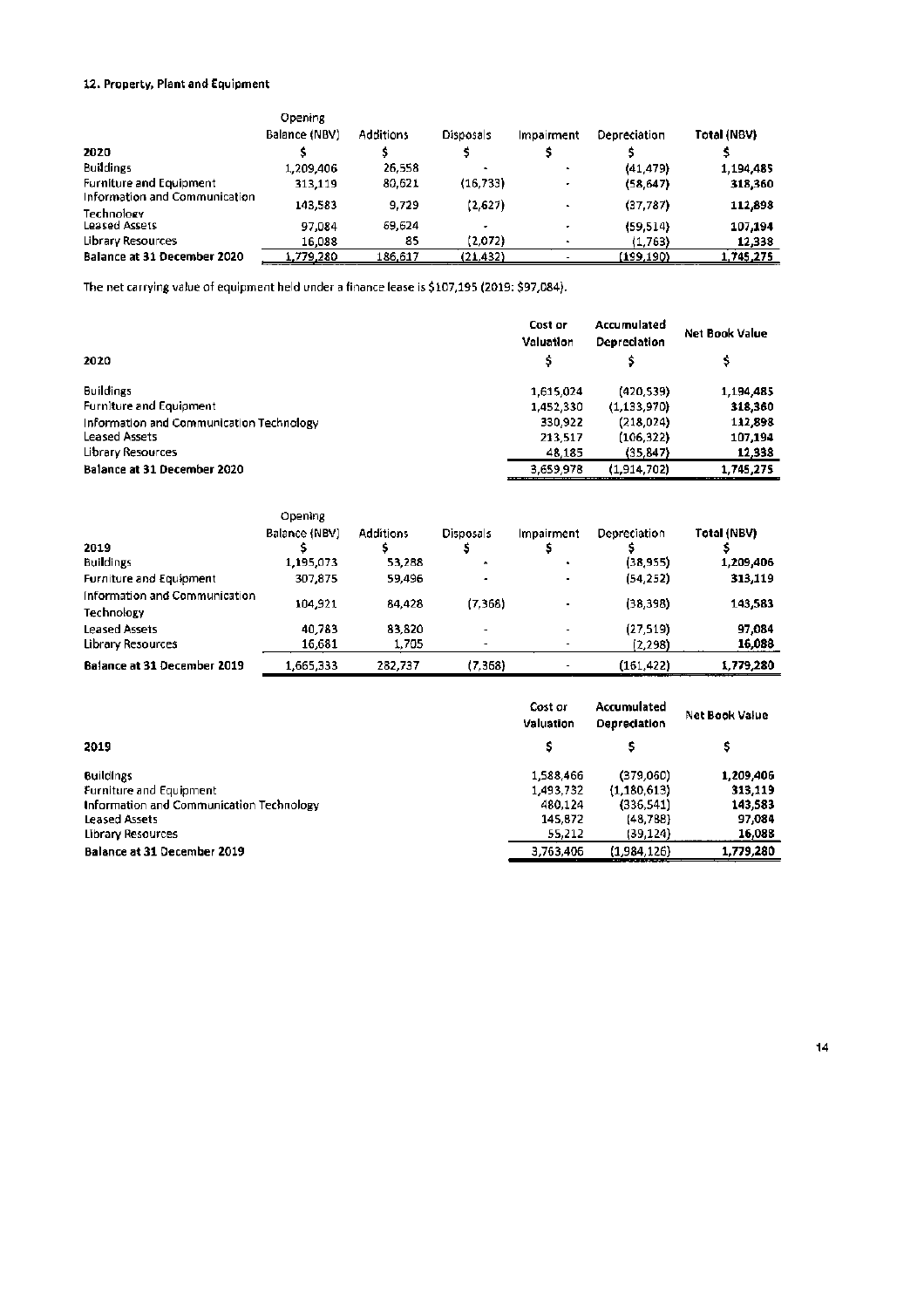| 13. Accounts Payable                         |         |               |         |
|----------------------------------------------|---------|---------------|---------|
|                                              | 2020    | 2020          | 2019    |
|                                              |         | <b>Budget</b> |         |
|                                              | Actual  | (Unaudited)   | Actual  |
|                                              | \$      | s             | \$      |
| <b>Operating Creditors</b>                   | 14,915  | 25,000        | 17,523  |
| <b>Accruals</b>                              | 4,204   | 4,000         | 3,538   |
| <b>Employee Entitlements - Salaries</b>      | 193,110 | 140,000       | 130,998 |
| <b>Employee Entitlements - Leave Accrual</b> | 6.383   | 9,000         | 7,351   |
|                                              | 218,612 | 178,000       | 159,410 |
|                                              |         |               |         |
| Payables for Exchange Transactions           | 218,612 | 178,000       | 159,410 |
|                                              | 218,612 | 178,000       | 159,410 |

The carrying value of payables approximates their fair value.

## 14. Revenue Received in Advance

| *** ********* ********* ************ | 2020   | 2020           | 2019   |
|--------------------------------------|--------|----------------|--------|
|                                      |        | <b>Budget</b>  |        |
|                                      | Actual | (Unaudited)    | Actual |
|                                      |        |                |        |
| International Student Fees           | 11,700 | $\blacksquare$ | 500    |
| Other                                | 3,026  | 1,000          | 1,615  |
|                                      | 14,726 | 1,000          | 2,115  |

## 15. Provision for Cyclical Maintenance

| 15. Provision for Cyclical Maintenance | 2020         | 2020<br><b>Budget</b> | 2019         |
|----------------------------------------|--------------|-----------------------|--------------|
|                                        | Actual<br>\$ | (Unaudited)<br>s      | Actual<br>\$ |
| Provision at the Start of the Year     | 224.216      | 224,216               | 215,342      |
| Plus provision created                 | (8, 816)     | 39,000                | 15,895       |
| Less provision utilised                | 3.159        | 16,748                | (7,021)      |
| Provision at the End of the Year       | 212.241      | 279,964               | 224,216      |
| Cyclical Maintenance - Current         | 39,611       | 191.237               | 48,602       |
| Cyclical Maintenance - Term            | 172,630      | 88.727                | 175,614      |
|                                        | 212,241      | 279,964               | 224,216      |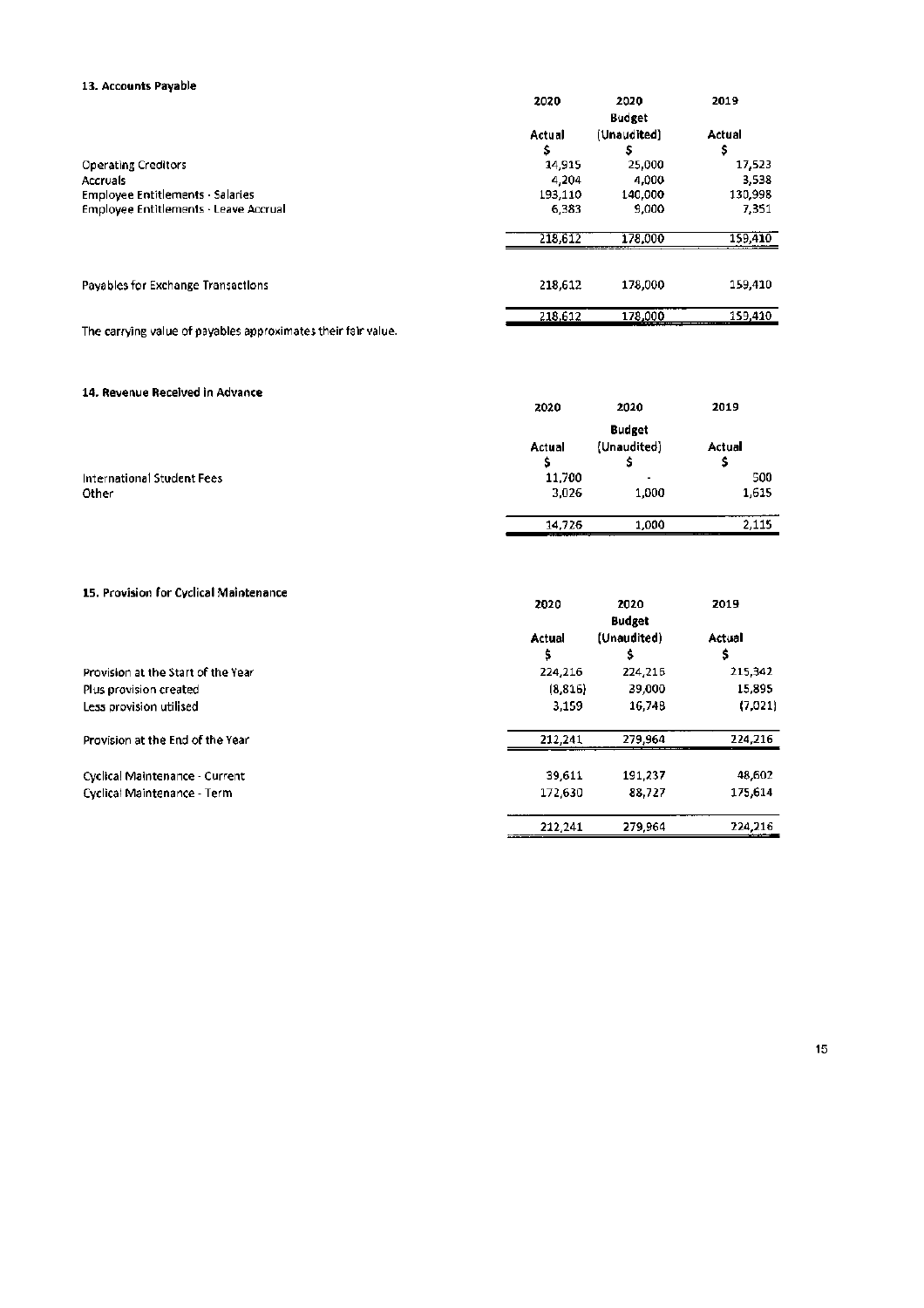## 16. Finance Lease Liability

The School has entered into a number of finance lease agreements for computers and other ICT equipment. Minimum lease payments payable:

|                                                  | 2020    | 2020          | 2019    |
|--------------------------------------------------|---------|---------------|---------|
|                                                  |         | <b>Budget</b> |         |
|                                                  | Actual  | (Unaudited)   | Actual  |
|                                                  |         |               | s       |
| No Later than One Year                           | 65.244  | 44.719        | 50,732  |
| Later than One Year and no Later than Five Years | 83,606  | 62.925        | 59,313  |
|                                                  | 148,850 | 107.644       | 110.045 |

### 17. Funds Held for Capital Works Projects

During the year the School received and applied funding from the Ministry of Education for the following capital works projects:

|                             | 2020        | Opening<br><b>Balances</b> | Receipts<br>from MoE | Payments  | BOT<br><b>Contributions</b><br>s | Closing<br><b>Balances</b> |
|-----------------------------|-------------|----------------------------|----------------------|-----------|----------------------------------|----------------------------|
| <b>Roof Refurbishment</b>   | completed   | (2,408)                    | 37.606               | 35,446    | (248)                            |                            |
| 1LE Upgrade to Block 5      | in progress | 289,058                    | 648.729              | 929,062   |                                  | 8.725                      |
| 5YA Drainage                | completed   | 2.793                      |                      |           |                                  | 2,792                      |
| Drainage 2020               | in progress | ٠                          | 73.627               | 6.036     |                                  | 67,591                     |
| <b>Roof Rationalisation</b> | completed   | (495)                      |                      |           | (495)                            |                            |
| <b>Hall Rationalisation</b> | in progress |                            |                      | 5.384     | $\blacksquare$                   | (5, 384)                   |
| <b>Heat Pumps</b>           | completed   |                            | 63,195               | 63,195    |                                  |                            |
| SIP Hall Refreshment        | in progress | $\blacksquare$             | 221,830              | 177,144   |                                  | 44,686                     |
| Totals                      |             | 288,948                    | 1,044,987            | 1,216,267 | (743)                            | 118,410                    |

#### Represented by:

Funds Held on Behalf of the Ministry of Education Funds Due from the Ministry of Education

123,794 5,384

118,410

|                             | 2019      | Opening<br><b>Balances</b> | Receipts<br>from MoE | Payments | <b>BOT</b><br><b>Contributions</b> | Closing<br><b>Balances</b> |
|-----------------------------|-----------|----------------------------|----------------------|----------|------------------------------------|----------------------------|
| Roof Refurbishment          | completed | (1,444)                    | 298.461              | 299,425  | $\cdot$                            | (2,408)                    |
| 1LE Upgrade to Block 5      | completed | (5.749)                    | 378,864              | 84,057   |                                    | 289,058                    |
| 5YA Drainage                | completed | 11,813                     |                      | 9.020    | $\overline{\phantom{a}}$           | 2.793                      |
| <b>Roof Rationalisation</b> | completed | ٠                          |                      | 495      |                                    | (495)                      |
| Block 1, 4 Heating          | completed | -                          |                      |          |                                    |                            |
| Rm1 & 2 Mould               | completed | ۰                          |                      |          |                                    |                            |
| <b>Totals</b>               |           | 4.620                      | 677.325              | 392,997  |                                    | 288,948                    |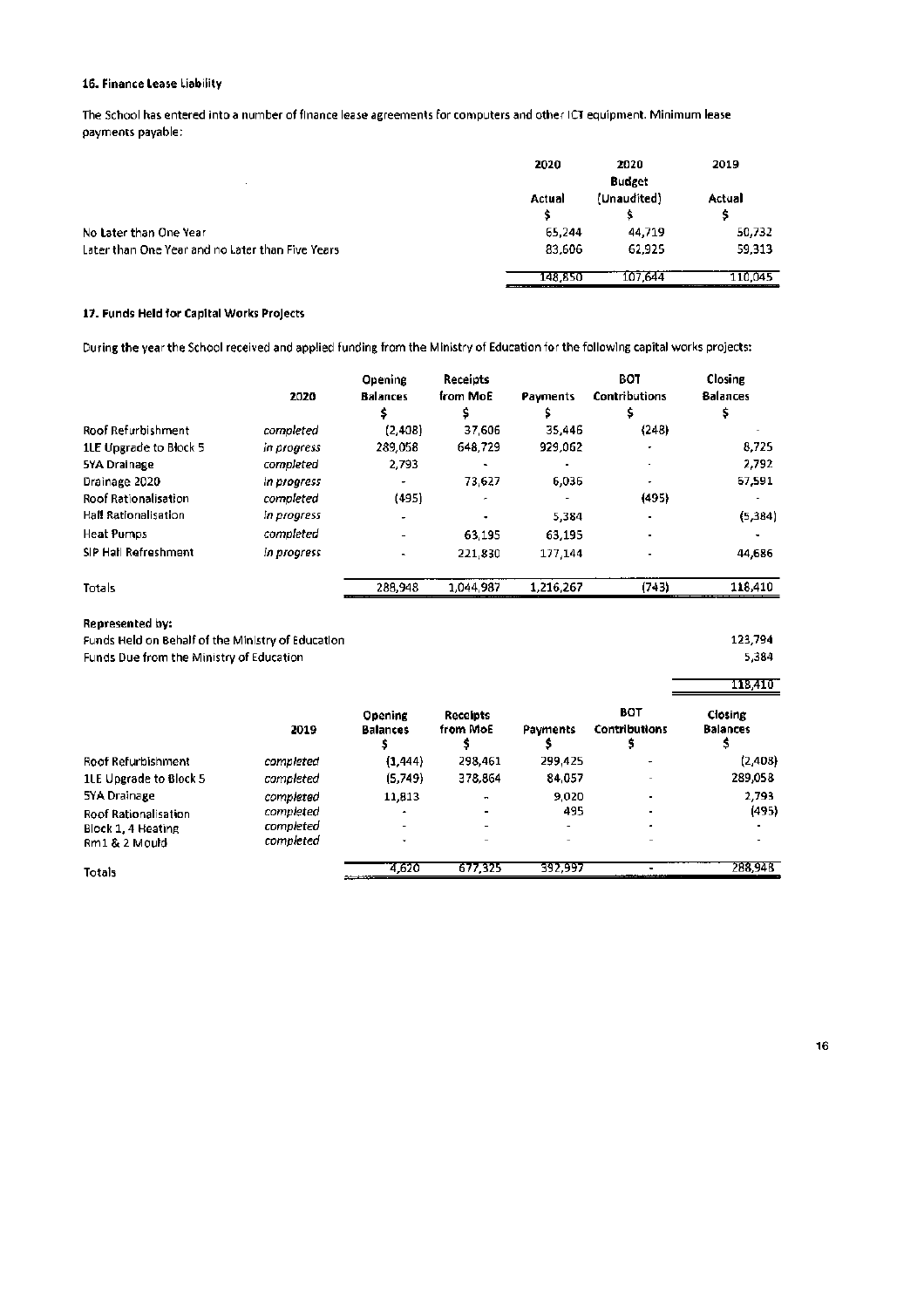#### 18. Related Party Transactions

The School is a controlled entity of the Crown, and the Crown provides the major source of revenue to the school. The school enters into transactions with other entities also controlled by the Crown, such as government departments, state-owned enterprises and other Crown entities. Transactions with these entities are not disclosed as they occur on terms and conditions no more or less favourable than those that it is reasonable to expect the school would have adopted if dealing with that entity at arm's length.

Related party disclosures have not been made for transactions with related parties that are within a normal supplier or client/recipient relationship on terms and condition no more or less favourable than those that It is reasonable to expect the school would have adopted in dealing with the party at arm's length in the same circumstances. Further, transactions with other government agencies (for example, Government departments and Crown entities) are not disclosed as related party transactions when they are consistent with the normal operating arrangements between government agencies and undertaken on the normal terms and conditions for such transactions.

#### 19. Remuneration

#### Key management personnel compensation

Key management personnel of the School include all trustees of the Board, Principal, Deputy Principals and Heads of Departments.

|                                             | 2020    | 2019    |  |
|---------------------------------------------|---------|---------|--|
|                                             | Actual  | Actual  |  |
|                                             |         | \$      |  |
| <b>Board Members</b>                        |         |         |  |
| Remuneration                                | 2,725   | 2,010   |  |
| Full-time equivalent members                | 0.10    | 0.05    |  |
| Leadership Team                             |         |         |  |
| Remuneration                                | 359,945 | 342.404 |  |
| Full-time equivalent members                | з       |         |  |
| Total key management personnel remuneration | 362.670 | 344,414 |  |
| Total full-time equivalent personnel        | 3.10    | 3.05    |  |

The full time equivalent for 80ard members has been determined based on attendance at Board meetings, Committee meetings and for other obligations of the Board, such as stand downs and suspensions, plus the estimated time for Board members to prepare for meetings.

#### Princinal 1

The total value of remuneration paid or payable to the Principal was in the following bands:

|                                                  | 2020    | 2019        |
|--------------------------------------------------|---------|-------------|
|                                                  | Actual  | Actual      |
| Salaries and Other Short-term Employee Benefits: | 5000    | 5000        |
| Salary and Other Payments                        | 140-150 | $130 - 140$ |
| <b>Benefits and Other Emoluments</b>             | 4-5     | 3-4         |

#### **Other Employees**

The number of other employees with remuneration greater than \$100,000 was in the following bands:

| Remuneration<br>\$000 | 2020<br>FTE Number | 2019<br>FTE Number |
|-----------------------|--------------------|--------------------|
| $100 - 110$           | 2.00<br>.          | 2.00               |
|                       | 2.00               | 2.00<br>---- --    |

 $\overline{a}$ 

The disclosure for 'Other Employees' does not include remuneration of the Principal.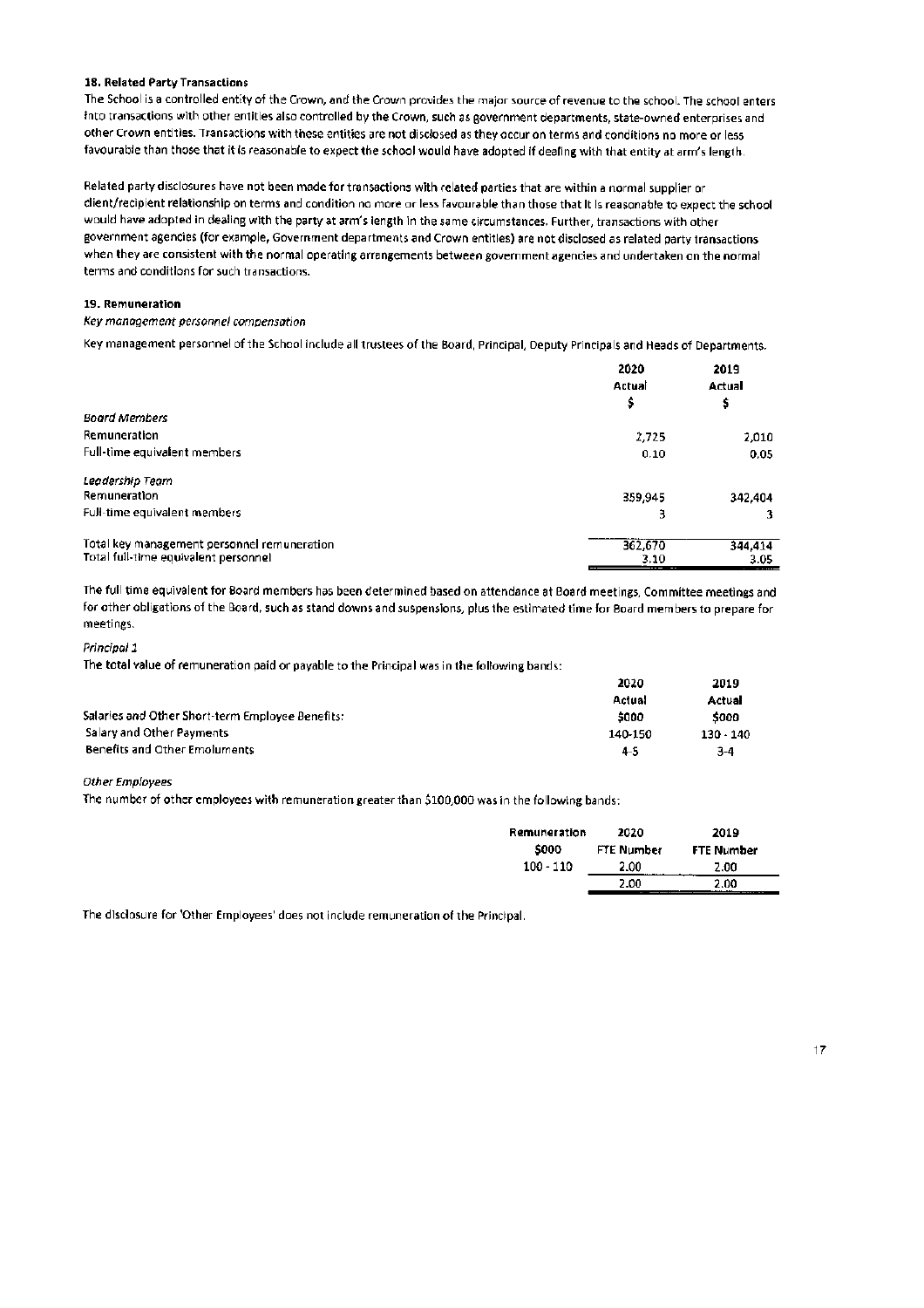### 20. Compensation and Other Benefits Upon Leaving

There were no compensation and other benefits paid or payable to persons upon leaving.

#### 21. Contingencies

There are no contingent llabilities (except as noted below) and no contingent assets as at 31 December 2020 (Contingent liabilities and assets at 31 December 2019: nil).

## Holidays Act Compliance - schools payroll

The Ministry of Education performs payroll processing and payments on behalf of school boards of trustees, through payroll service provider Education Payroll Limited.

The Ministry's review of the schools sector payroll to ensure compliance with the Holldays Act 2003 is ongoing. The current phase of this review is to design potential solutions for any compliance breaches discovered in the initial phase of the Programme. Final calculations and potential impact on any specific individual will not be known until further detailed analysis and solutions have been completed.

To the extent that any obligation cannot reasonably be quantified at 31 December 2020, a contingent liability for the school may exist.

### 22. Commitments

#### (a) Capital Commitments

As at 31 December 2020 the Board has entered into contract agreements for capital works as follows:

(a) Contracts for the refurbishment of the roof and Block 5 upgrade to be fully funded by the Ministry of Education. \$1,027,593 has been received of which \$1,018,868 has been spent on the project to date; and

(b) \$73,627 contract for drainage work fully funded by the Ministry of Education. This project is fully funded by the Ministry and \$73,627 has been received of which \$6,036 has been spent on the project to balance date.

(c) A contract to refresh the hall, fully funded by the Ministry of Education. \$221,830 has been received of which \$177,144 has been spent on the project to balance date.

(d) A contract for the hall rationalisation, fully funded by the Ministry of Education. \$5,384 has been received for this project.

(Capital commitments at 31 December 2019: Drainage work. \$41,549 received, \$38,756 spent on project to date. Refurbishment of Roof and Block 5. \$298,461 received, \$306,618 spent on project to date. ILE Upgrade. \$378,864 received and \$93,077 spent on project to date. Hall Rationalisation, \$495 spent to date.)

There are no operating commitments as at 31 December 2020 (2019: Nil).

#### 23. Managing Capital

The School's capital is its equity and comprises capital contributions from the Ministry of Education for property, plant and equipment and accumulated surpluses and deficits. The School does not actively manage capital but attempts to ensure that income exceeds spending in most years. Although deficits can arise as planned in particular years, they are offset by planned surpluses in previous years or ensuing years.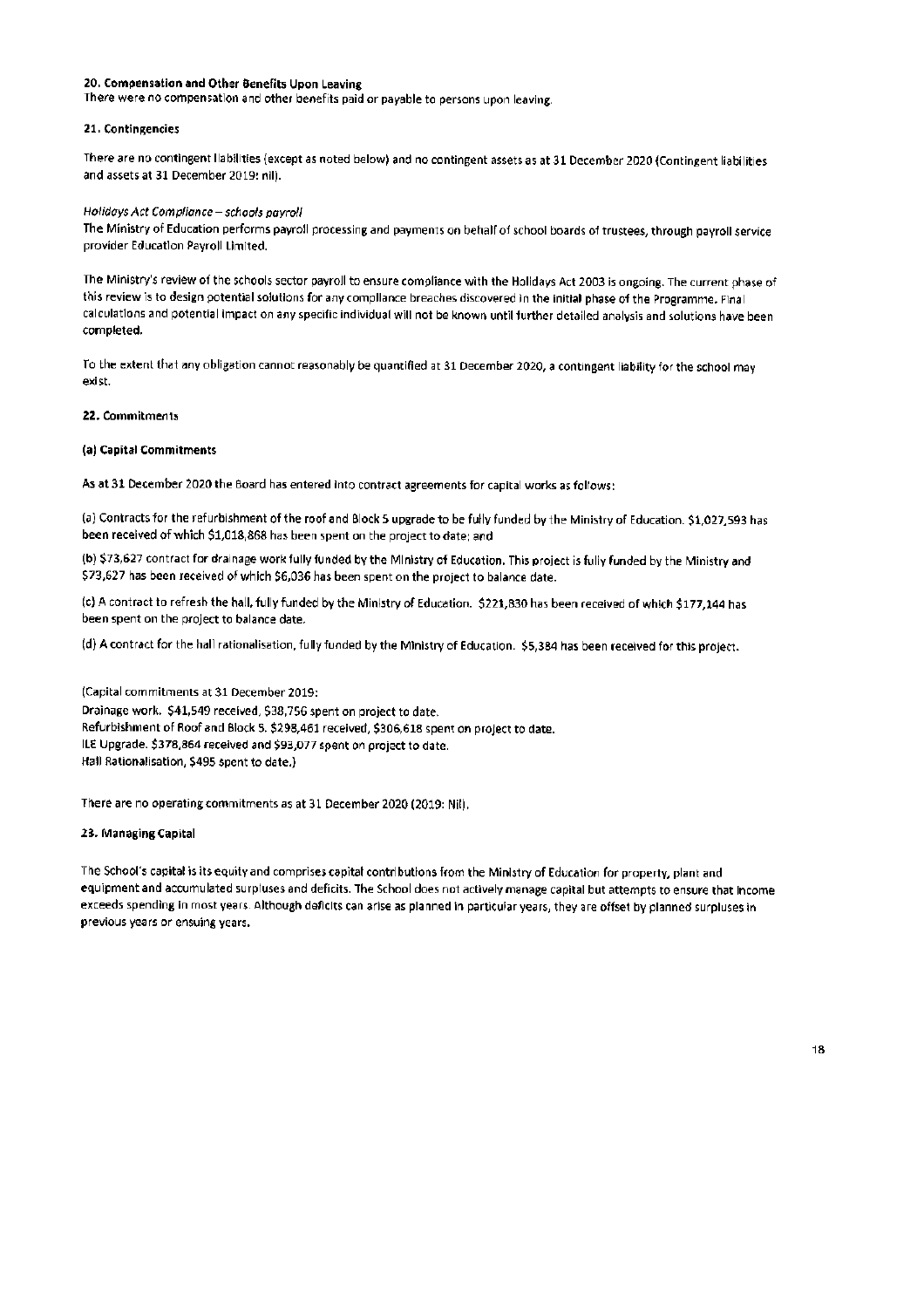### 24. Financial Instruments

The carrying amount of financial assets and liabilities in each of the financial instrument categories are as follows:

### Financial assets measured at amortised cost

| rinancial assets nieasureu at anion nseu cost          | 2020        | 2020<br><b>Budget</b> | 2019         |
|--------------------------------------------------------|-------------|-----------------------|--------------|
|                                                        | Actual<br>s | (Unaudited)<br>s      | Actual<br>\$ |
| Cash and Cash Equivalents                              | 215,123     | 41.057                | 339,506      |
| Receivables                                            | 192.896     | 150,000               | 150,813      |
| Total Financial assets measured at amortised cost      | 408.019     | 191.057               | 490.319      |
| Financial liabilities measured at amortised cost       |             |                       |              |
| Payables                                               | 218.612     | 178,000               | 159,410      |
| <b>Finance Leases</b>                                  | 110.786     | 107.644               | 98.485       |
| Total Financial Liabilities Measured at Amortised Cost | 329,398     | 285,644               | 257.895      |

## 25. Events After Balance Date

There were no significant events after balance date that impact these financials statements.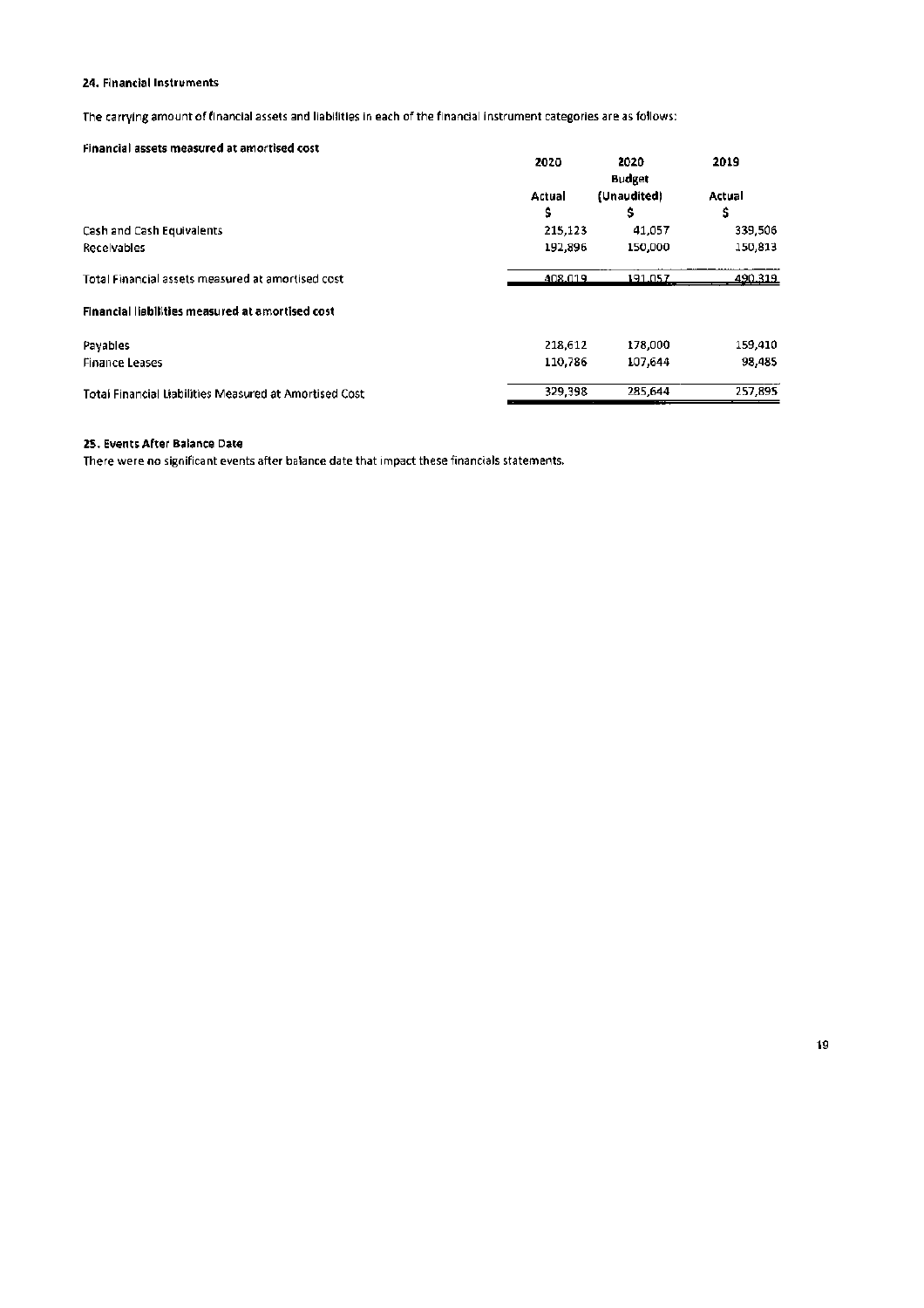

## **Independent Auditor's Report**

# **To the Readers of Birkdale Intermediate School's Financial Statements**

## **For the Year Ended 31 December 2020**

The Auditor-General is the auditor of Birkdale Intermediate (the School). The Auditor-General has appointed me, Darren Wright, using the staff and resources of William Buck Audit (NZ) Limited, to carry out the audit of the financial statements of the School on his behalf.

## **Opinion**

We have audited the financial statements of the School on pages 2 to 19 that comprise the statement of financial position as at 31 December 2020, the statement of comprehensive revenue and expense, statement of changes in net assets/equity and statement of cash flows for the year ended on that date, and the notes to the financial statements that include accounting policies and other explanatory information.

In our opinion the financial statements of the School:

- present fairly, in all material respects:
	- o its financial position as at 31 December 2020; and
	- o its financial performance and cash flows for the year then ended; and
- comply with generally accepted accounting practice in New Zealand in accordance with PBE Accounting Standards (PBE IPSAS) Reduced Disclosure Regime.

Our audit was completed on 31 May 2021. This is the date at which our opinion is expressed.

The basis for our opinion is explained below. In addition, we outline the responsibilities of the Board and our responsibilities relating to the financial statements, we comment on other information, and we explain our independence.

## **Basis for our opinion**

We carried out our audit in accordance with the Auditor-General's Auditing Standards, which incorporate the Professional and Ethical Standards and the International Standards on Auditing (New Zealand) issued by the New Zealand Auditing and Assurance Standards Board. Our responsibilities under those standards are further described in the Responsibilities of the auditor section of our report.

We have fulfilled our responsibilities in accordance with the Auditor-General's Auditing Standards.

We believe that the audit evidence we have obtained is sufficient and appropriate to provide a basis for our opinion.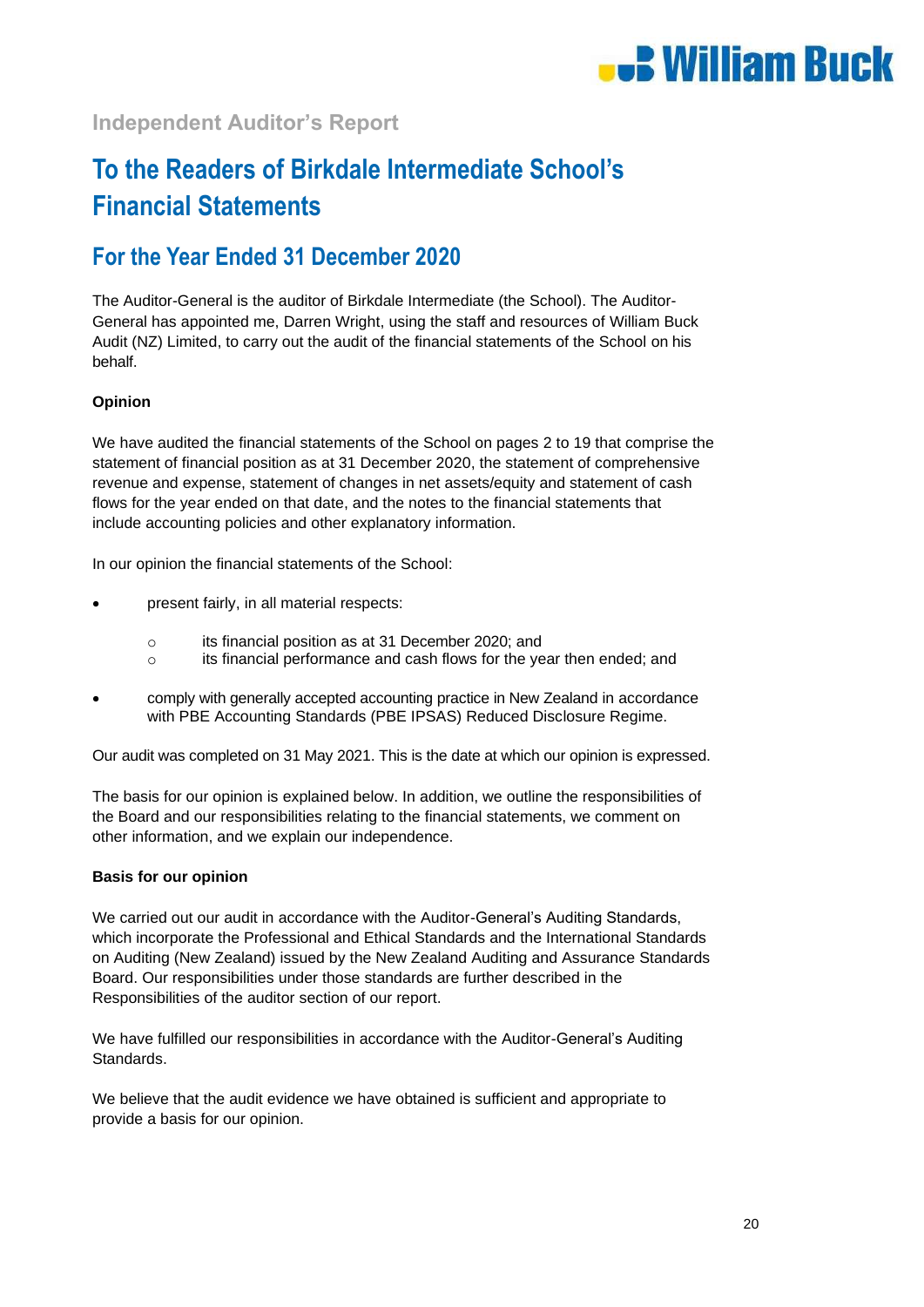

## **Responsibilities of the Board for the financial statements**

The Board is responsible on behalf of the School for preparing financial statements that are fairly presented and that comply with generally accepted accounting practice in New Zealand. The Board of Trustees is responsible for such internal control as it determines is necessary to enable it to prepare financial statements that are free from material misstatement, whether due to fraud or error.

In preparing the financial statements, the Board is responsible on behalf of the School for assessing the School's ability to continue as a going concern. The Board is also responsible for disclosing, as applicable, matters related to going concern and using the going concern basis of accounting, unless there is an intention to close or merge the School, or there is no realistic alternative but to do so.

The Board's responsibilities, in terms of the requirements of the Education and Training Act 2020, arise from section 87 of the Education Act 1989.

## **Responsibilities of the auditor for the audit of the financial statements**

Our objectives are to obtain reasonable assurance about whether the financial statements, as a whole, are free from material misstatement, whether due to fraud or error, and to issue an auditor's report that includes our opinion.

Reasonable assurance is a high level of assurance but is not a guarantee that an audit carried out in accordance with the Auditor-General's Auditing Standards will always detect a material misstatement when it exists. Misstatements are differences or omissions of amounts or disclosures and can arise from fraud or error. Misstatements are considered material if, individually or in the aggregate, they could reasonably be expected to influence the decisions of readers taken on the basis of these financial statements.

For the budget information reported in the financial statements, our procedures were limited to checking that the information agreed to the School's approved budget.

We did not evaluate the security and controls over the electronic publication of the financial statements.

As part of an audit in accordance with the Auditor-General's Auditing Standards, we exercise professional judgement and maintain professional scepticism throughout the audit. Also:

- We identify and assess the risks of material misstatement of the financial statements, whether due to fraud or error, design and perform audit procedures responsive to those risks, and obtain audit evidence that is sufficient and appropriate to provide a basis for our opinion. The risk of not detecting a material misstatement resulting from fraud is higher than for one resulting from error, as fraud may involve collusion, forgery, intentional omissions, misrepresentations, or the override of internal control.
- We obtain an understanding of internal control relevant to the audit in order to design audit procedures that are appropriate in the circumstances, but not for the purpose of expressing an opinion on the effectiveness of the School's internal control.
- We evaluate the appropriateness of accounting policies used and the reasonableness of accounting estimates and related disclosures made by the Board.
- We conclude on the appropriateness of the use of the going concern basis of accounting by the Board and, based on the audit evidence obtained, whether a material uncertainty exists related to events or conditions that may cast significant doubt on the School's ability to continue as a going concern. If we conclude that a material uncertainty exists, we are required to draw attention in our auditor's report to the related disclosures in the financial statements or, if such disclosures are inadequate, to modify our opinion. Our conclusions are based on the audit evidence obtained up to